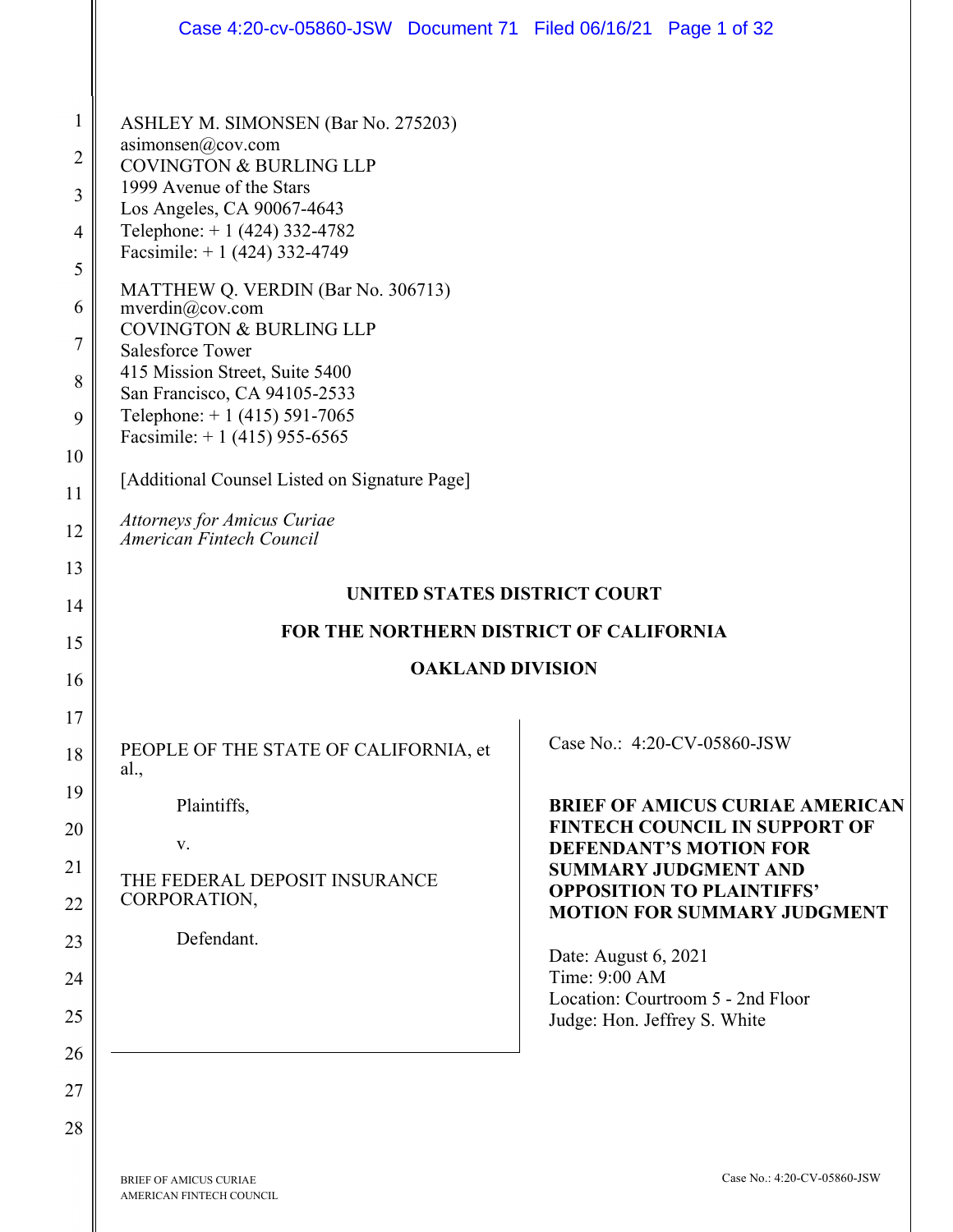|         |      |                                                           |    |                          | Case 4:20-cv-05860-JSW Document 71 Filed 06/16/21 Page 2 of 32          |                                                                     |  |
|---------|------|-----------------------------------------------------------|----|--------------------------|-------------------------------------------------------------------------|---------------------------------------------------------------------|--|
| 1       |      |                                                           |    | <b>TABLE OF CONTENTS</b> |                                                                         |                                                                     |  |
| 2       | I.   |                                                           |    |                          |                                                                         |                                                                     |  |
| 3       | II.  |                                                           |    |                          |                                                                         |                                                                     |  |
| 4       | III. |                                                           |    |                          |                                                                         |                                                                     |  |
| 5       |      | A.                                                        |    |                          | The FDIC's Rule Reasonably Interprets Section 27 of the Federal Deposit |                                                                     |  |
| 6<br>7  |      | <b>B.</b>                                                 |    |                          |                                                                         |                                                                     |  |
| 8       |      |                                                           | 1. |                          | The Rule Recognizes the Important Role the Marketplace Lending          |                                                                     |  |
| 9<br>10 |      |                                                           | 2. |                          |                                                                         | The Rule Recognizes and Addresses the Adverse Economic Consequences |  |
| 11      |      |                                                           | 3. |                          |                                                                         | The Rule Reaffirms the FDIC's Commitment-Shared by the American     |  |
| 12      | IV.  |                                                           |    |                          |                                                                         |                                                                     |  |
| 13      |      |                                                           |    |                          |                                                                         |                                                                     |  |
| 14      |      |                                                           |    |                          |                                                                         |                                                                     |  |
| 15      |      |                                                           |    |                          |                                                                         |                                                                     |  |
| 16      |      |                                                           |    |                          |                                                                         |                                                                     |  |
| 17      |      |                                                           |    |                          |                                                                         |                                                                     |  |
| 18      |      |                                                           |    |                          |                                                                         |                                                                     |  |
| 19      |      |                                                           |    |                          |                                                                         |                                                                     |  |
| 20      |      |                                                           |    |                          |                                                                         |                                                                     |  |
| 21      |      |                                                           |    |                          |                                                                         |                                                                     |  |
| 22      |      |                                                           |    |                          |                                                                         |                                                                     |  |
| 23      |      |                                                           |    |                          |                                                                         |                                                                     |  |
| 24      |      |                                                           |    |                          |                                                                         |                                                                     |  |
| 25      |      |                                                           |    |                          |                                                                         |                                                                     |  |
| 26      |      |                                                           |    |                          |                                                                         |                                                                     |  |
| 27      |      |                                                           |    |                          |                                                                         |                                                                     |  |
| 28      |      |                                                           |    |                          |                                                                         |                                                                     |  |
|         |      | BRIEF OF AMICUS CURIAE<br><b>AMERICAN FINTECH COUNCIL</b> |    | $\mathbf{i}$             |                                                                         | Case No.: 4:20-CV-05860-JSW                                         |  |

II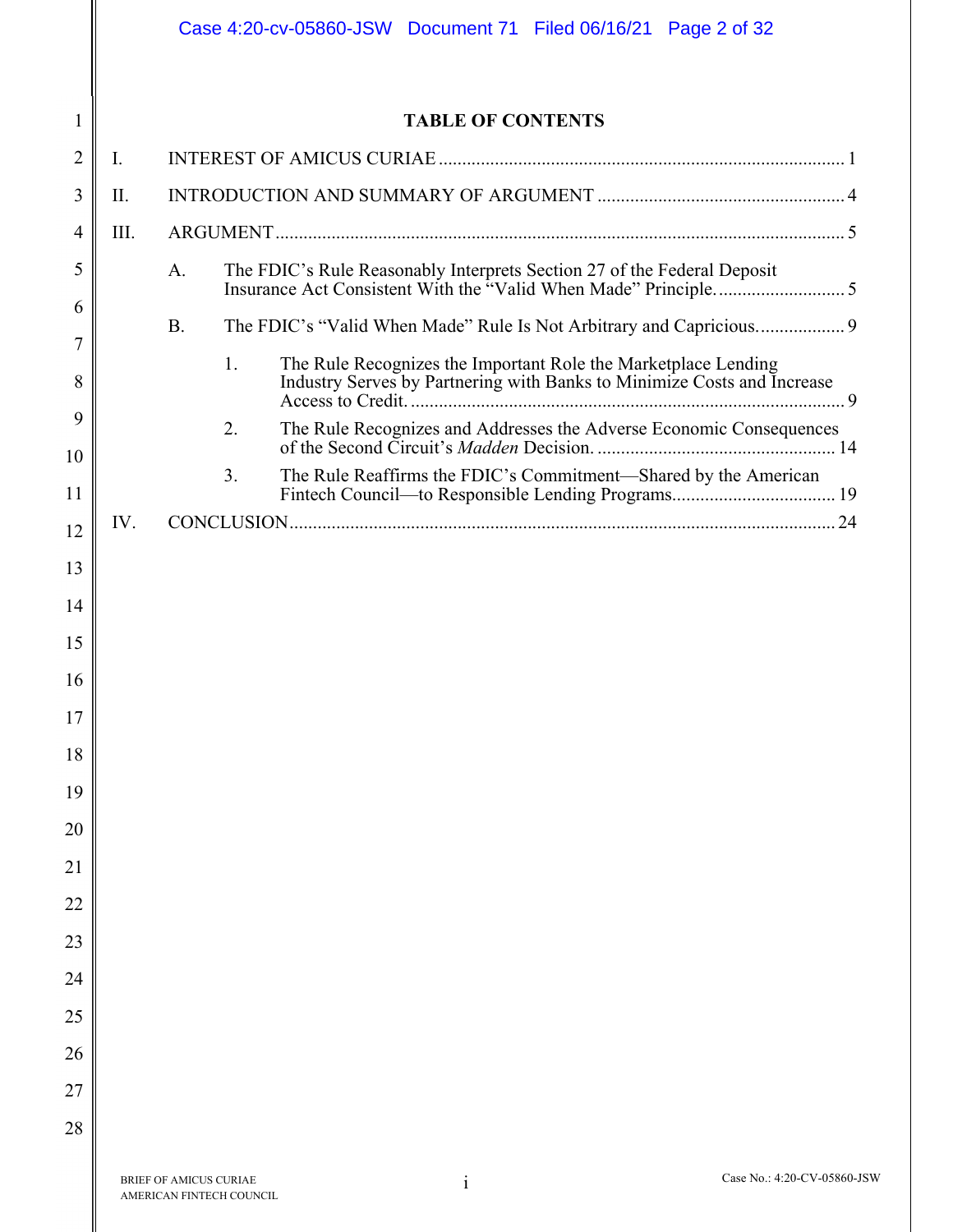|          | Case 4:20-cv-05860-JSW Document 71 Filed 06/16/21 Page 3 of 32     |  |
|----------|--------------------------------------------------------------------|--|
|          |                                                                    |  |
|          | <b>TABLE OF AUTHORITIES</b>                                        |  |
| 2        | Page(s)                                                            |  |
| 3        | All. Against IFOs v. Brown,                                        |  |
| 4        |                                                                    |  |
| 5        | Astoria Fed. Sav. & Loan Ass'n v. Solimino,                        |  |
| 6<br>7   | Chevron, U.S.A., Inc. v. Nat. Res. Def. Council, Inc.,             |  |
| 8        | CHW W. Bay v. Thompson,                                            |  |
| 9        |                                                                    |  |
| 10       | Cohen v. Capital One Funding, LLC,                                 |  |
| 11<br>12 | Dep't of Commerce v. New York,                                     |  |
| 13<br>14 | Fid. Fed. Sav. & Loan Ass'n v. de la Cuesta,                       |  |
| 15       | Greenwood Tr. Co. v. Massachusetts,                                |  |
| 16<br>17 | Inv. Co. Inst. v. FDIC,                                            |  |
| 18       | Madden v. Midland Funding, LLC,                                    |  |
| 19       |                                                                    |  |
| 20       | Marquette Nat'l Bank of Minneapolis v. First of Omaha Serv. Corp., |  |
| 21       | McShannock v. JP Morgan Chase Bank NA,                             |  |
| 22       |                                                                    |  |
| 23       | Meade v. Avant of Colorado, LLC,                                   |  |
| 24       | Meade v. Marlette Funding LLC,                                     |  |
| 25       |                                                                    |  |
| 26       | Nichols v. Fearson,                                                |  |
| 27       |                                                                    |  |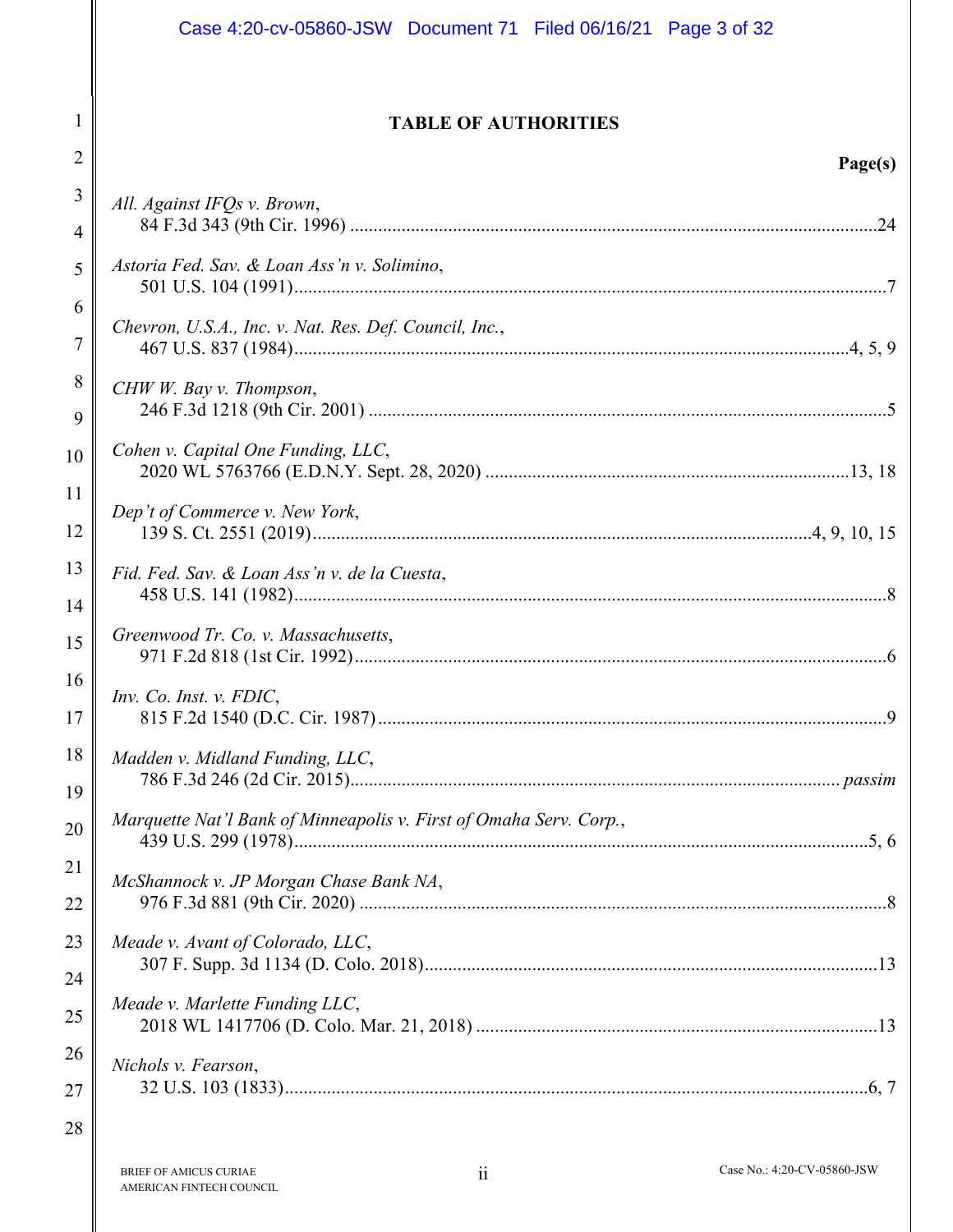|                     | Case 4:20-cv-05860-JSW Document 71 Filed 06/16/21 Page 4 of 32                                                                                                                 |
|---------------------|--------------------------------------------------------------------------------------------------------------------------------------------------------------------------------|
| 1<br>$\overline{2}$ | Fulford v. Marlette Funding, LLC,                                                                                                                                              |
| 3                   | Petersen v. Chase Card Funding, LLC,                                                                                                                                           |
| 4<br>5              | FDIC v. Philadelphia Gear Corp.,                                                                                                                                               |
| 6                   | Planters' Bank v. Sharp,                                                                                                                                                       |
| $\overline{7}$<br>8 | Strike v. Trans-West Discount Corp.,                                                                                                                                           |
| 9<br>10             | Watters v. Wachovia Bank, N.A.,                                                                                                                                                |
| 11                  | <b>Statutes</b>                                                                                                                                                                |
| 12                  |                                                                                                                                                                                |
| 13                  |                                                                                                                                                                                |
| 14                  |                                                                                                                                                                                |
| 15                  | <b>Regulations</b>                                                                                                                                                             |
| 16                  | .21                                                                                                                                                                            |
| 17                  |                                                                                                                                                                                |
| 18                  | <b>Other Authorities</b>                                                                                                                                                       |
| 19<br>20            | AFC, American Fintech Council Endorses Illinois Predatory Loan Prevention Act, Urges<br>Governer Pritzker to Sign Bill (Mar. 15, 2021), https://fintechcouncil.org/march-15 23 |
| 21<br>22            | AFC, American Fintech Council Backs New Mexico Bill to Lower State Interest Rate Cap                                                                                           |
| 23                  | Brief of Amicus Curiae Marketplace Lending Association, California v. OCC,                                                                                                     |
| 24<br>25            | Brief for the United States as Amicus Curiae, Midland Funding, LLC v. Madden,                                                                                                  |
| 26                  | Brian Knight, Federalism and Federalization on the Fintech Frontier,                                                                                                           |
| 27                  |                                                                                                                                                                                |
| 28                  |                                                                                                                                                                                |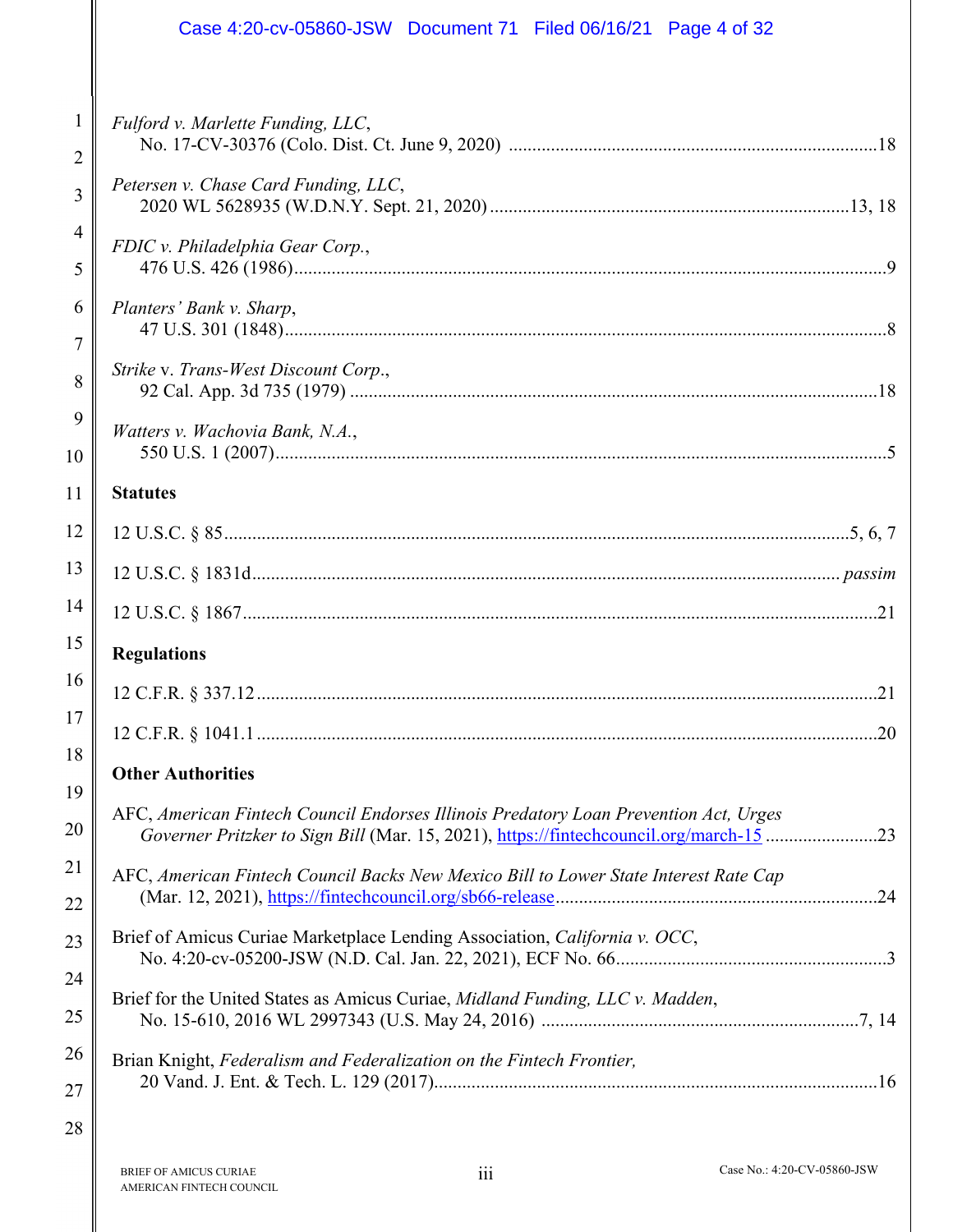|          | Case 4:20-cv-05860-JSW Document 71 Filed 06/16/21 Page 5 of 32                                                                                                                                                                            |
|----------|-------------------------------------------------------------------------------------------------------------------------------------------------------------------------------------------------------------------------------------------|
| 2        | Center for Responsible Lending, Payday Lending Abuses and Predatory Practices<br>(Sept. 2013), https://www.responsiblelending.org/sites/default/files/uploads/10-<br>.21                                                                  |
| 3<br>4   | Charles Horn & Melissa Hall, The Curious Case of Madden v. Midland Funding and the<br>Survival of the Valid-When-Made Doctrine, 21 N.C. Banking Inst. 1 (2017)15                                                                          |
| 5<br>6   | Colleen Honigsberg, Robert J. Jackson, Jr., & Richard Squire, How Does Legal<br>Enforceability Affect Consumer Lending? Evidence from a Natural Experiment,                                                                               |
| 7<br>8   | Eldar Beiseitov, Unsecured Personal Loans Get a Boost from Fintech Lenders,<br>Fed. Reserve Bank of St. Louis (Jul. 16, 2019),                                                                                                            |
| 9        | https://www.stlouisfed.org/publications/regional-economist/second-quarter-                                                                                                                                                                |
| 10<br>11 | Examining Opportunities and Challenges in the Financial Technology ("Fintech")<br>Marketplace Before the Subcomm. on Fin. Inst. & Consumer Credit of the H. Comm.                                                                         |
| 12<br>13 | FDIC, Conducting Business with Banks: A Guide for Fintechs and Third Parties (Feb.                                                                                                                                                        |
| 14<br>15 | FDIC, Guidance for Managing Third-Party Risk,                                                                                                                                                                                             |
| 16       | FDIC, Guidelines for Payday Lending,                                                                                                                                                                                                      |
| 17<br>18 | FDIC, National Survey of Unbanked and Underbanked Households (2016),                                                                                                                                                                      |
| 19<br>20 | FDIC Press Release PR-47-2008, "FDIC Seeks in Excess of \$200 Million Against Credit<br>Card Company and Two Banks for Deceptive Credit Card Marketing"<br>(June 10, 2008), https://www.fdic.gov/news/press-releases/2008/pr08047.html 20 |
| 21<br>22 | FDIC, Proposed Examination Guidance for Third-Party Lending,                                                                                                                                                                              |
| 23       | In re Bancorp Bank, Consent Order and Order to Pay Civil Money Penalty,                                                                                                                                                                   |
| 24<br>25 | In re Bank of Agric. & Comm., Order to Cease and Desist,                                                                                                                                                                                  |
| 26<br>27 | In re Merrick Bank, Consent Order, FDIC-13-0446b<br>(Sept. 29, 2014), https://www.fdic.gov/news/press-releases/2014/pr14080a.pdf 20                                                                                                       |
| 28       | In re Republic Bank & Tr. Co., Amended Notice of Charges for an Order to Cease and                                                                                                                                                        |
|          |                                                                                                                                                                                                                                           |

 $\mathbb{I}$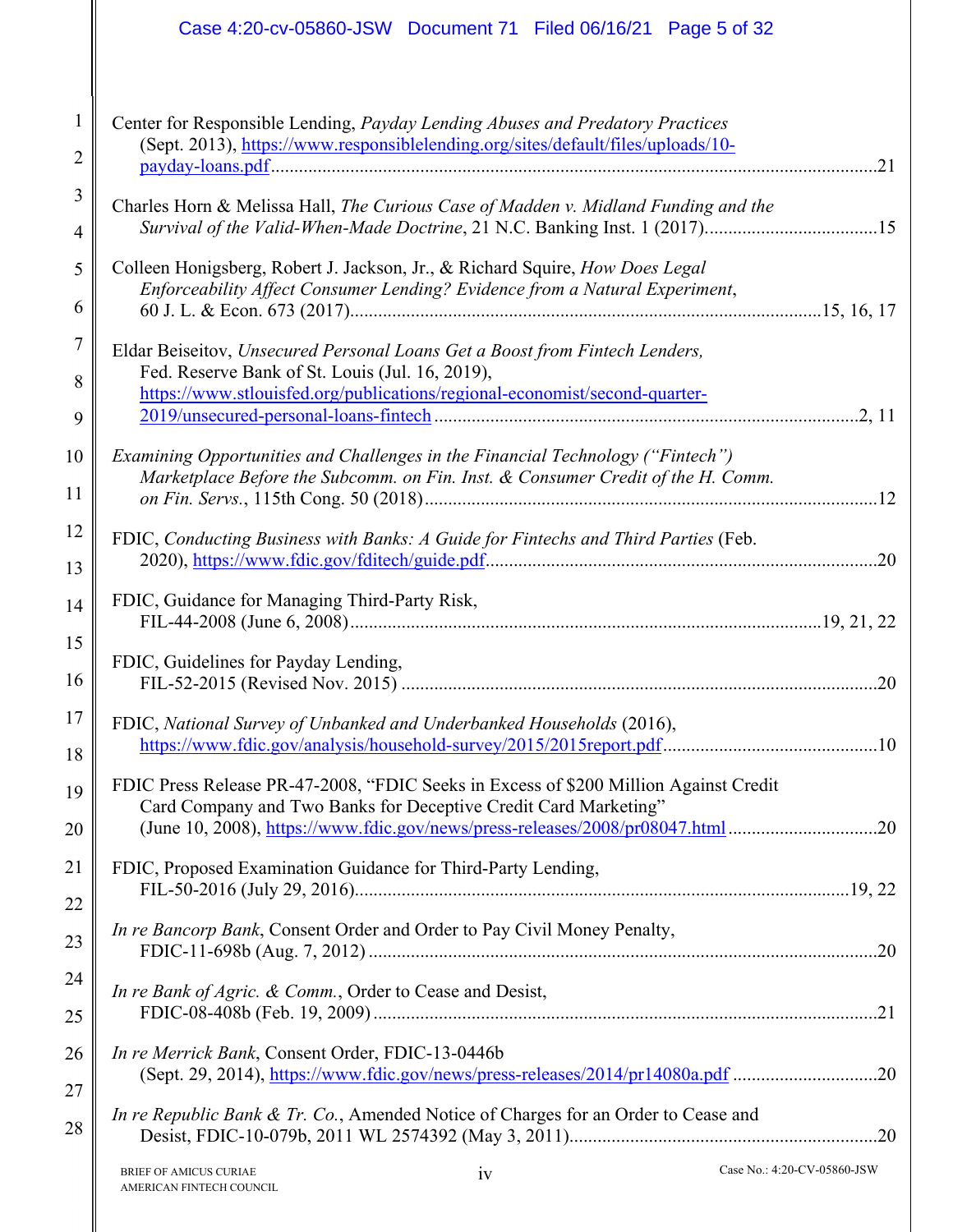|                | Case 4:20-cv-05860-JSW Document 71 Filed 06/16/21 Page 6 of 32                                                                                                                                                                                   |
|----------------|--------------------------------------------------------------------------------------------------------------------------------------------------------------------------------------------------------------------------------------------------|
| 1              | James McAndrews, Fed. Reserve Bank of N.Y.,                                                                                                                                                                                                      |
| 2              | Credit Growth and Econ. Activity after the Great Recession,<br>Remarks at the Econ. Press Briefing on Student Loans (Apr. 16, 2015),                                                                                                             |
| 3              | https://www.newyorkfed.org/newsevents/speeches/2015/mca150416.html 15, 16                                                                                                                                                                        |
| $\overline{4}$ | Kirby M. Smith, Banking on Preemption: Allowing National Bank Act Preemption for                                                                                                                                                                 |
| 5<br>6<br>7    | Joseph P. Hughes et al., Consumer Lending Efficiency: Commercial Banks Versus a<br>Fintech Leader (Fed. Reserve Bank of Phila., Working Paper No. 19-22, 2019),<br>https://www.philadelphiafed.org/-/media/frbp/assets/working-papers/2019/wp19- |
|                |                                                                                                                                                                                                                                                  |
| 8              | Julapa Jagtiani & Catharine Lemieux, The Roles of Alternative Data and Machine                                                                                                                                                                   |
| 9              | Learning in Fintech Lending: Evidence from the LendingClub Consumer Platform<br>(Fed. Reserve Bank of Phila., Working Paper No. 18-15, revised 2019),                                                                                            |
| 10             | https://www.philadelphiafed.org/-/media/frbp/assets/working-papers/2018/wp18-                                                                                                                                                                    |
| 11             |                                                                                                                                                                                                                                                  |
| 12             | Michael Marvin, Note, Interest Exportation and Preemption: Madden's Impact on                                                                                                                                                                    |
| 13             | National Banks, the Secondary Credit Market, and P2P Lending,                                                                                                                                                                                    |
| 14             | Overseeing the Fintech Revolution: Domestic and International Perspectives on Fintech<br>Regulations: Hearing Before the Task Force on Financial Technology of the H.                                                                            |
| 15             | Comm on Fin. Servs., 116th Cong., 1st Sess. (June 25, 2019),                                                                                                                                                                                     |
| 16             |                                                                                                                                                                                                                                                  |
| 17             |                                                                                                                                                                                                                                                  |
| 18             | Peter Conti-Brown, Can Fintech Increase Lending? How Courts are Undermining<br>Financial Inclusion, Brookings Inst. (Apr. 16, 2019),                                                                                                             |
| 19             | https://www.brookings.edu/research/can-fintech-increase-lending-how-courts-are-                                                                                                                                                                  |
| 20             |                                                                                                                                                                                                                                                  |
| 21             | Piotr Danisewicz & Ilaf Elard, The Real Effects of Financial Technology: Marketplace                                                                                                                                                             |
| 22             | Rory Van Loo, Making Innovation More Competitive: The Case of Fintech,                                                                                                                                                                           |
| 23             |                                                                                                                                                                                                                                                  |
| 24             | Ryan Bubb & Richard H. Pildes, How Behavioral Economics Trims Its Sails and Why,                                                                                                                                                                 |
| 25             |                                                                                                                                                                                                                                                  |
| 26             |                                                                                                                                                                                                                                                  |
| 27             |                                                                                                                                                                                                                                                  |
| 28             |                                                                                                                                                                                                                                                  |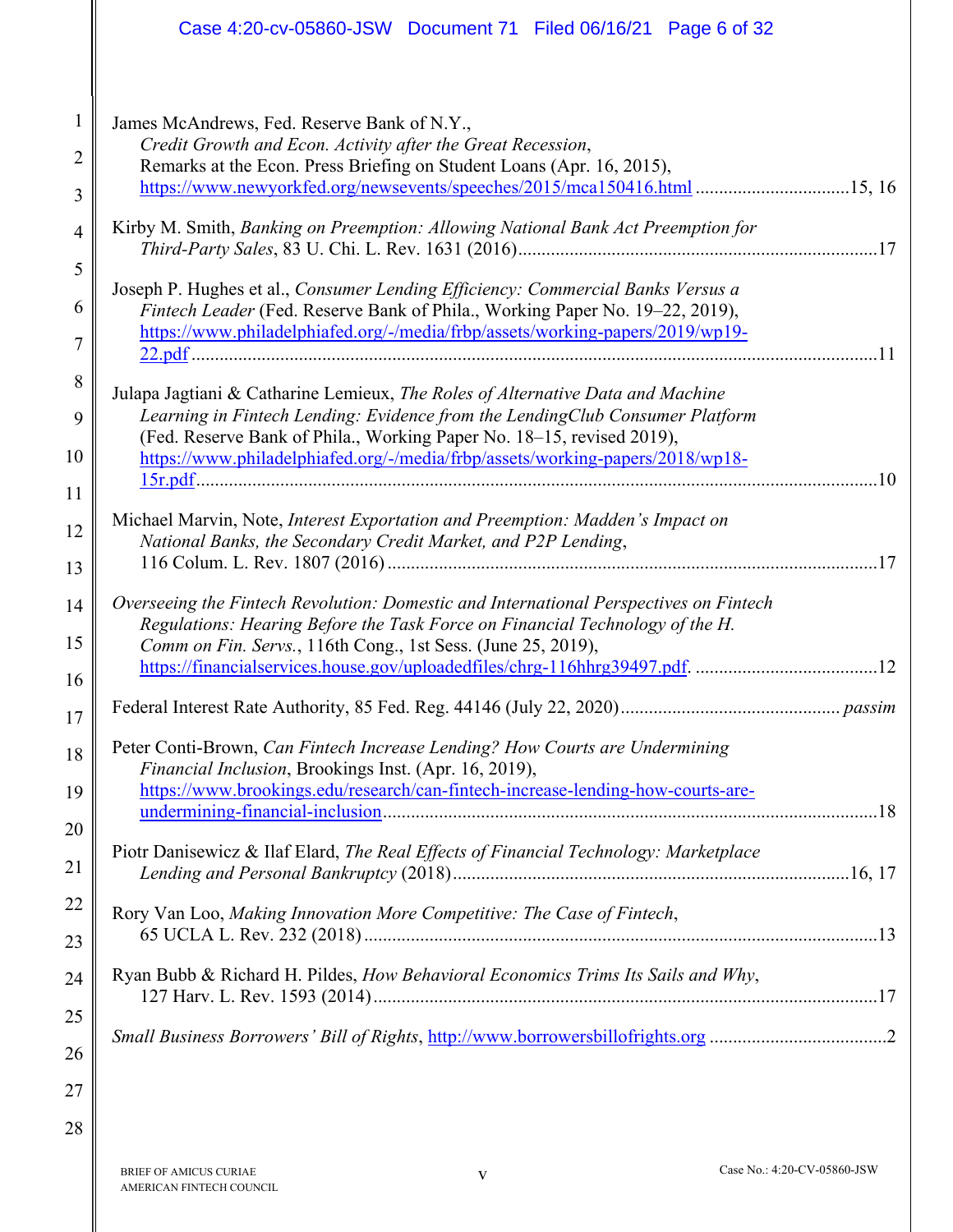|                                          | Case 4:20-cv-05860-JSW Document 71 Filed 06/16/21 Page 7 of 32                                                                                                                                                                                                                                                                                                                                            |
|------------------------------------------|-----------------------------------------------------------------------------------------------------------------------------------------------------------------------------------------------------------------------------------------------------------------------------------------------------------------------------------------------------------------------------------------------------------|
| $\mathbf{1}$<br>2<br>3<br>$\overline{4}$ | U.S. Dep't of the Treasury, A Financial System That Creates Economic Opportunities:<br>Nonbank Financials, Fintech, and Innovation (2018),<br>https://home.treasury.gov/sites/default/files/2018-08/A-Financial-System-that-<br>Creates-Economic-Opportunities---Nonbank-Financials-Fintech-and-Innovation.pdf7, 14, 17<br>U.S. Dep't of the Treasury, Opportunities and Challenges in Online Marketplace |
| 5                                        | Lending (2016),<br>https://www.treasury.gov/connect/blog/Documents/Opportunities_and_Challenges_in                                                                                                                                                                                                                                                                                                        |
| 6                                        |                                                                                                                                                                                                                                                                                                                                                                                                           |
| 7                                        | William M. Isaac, Congress Should Intervene to Let More Banks Make Small-Dollar                                                                                                                                                                                                                                                                                                                           |
|                                          | Loans, American Banker (Nov. 29, 2017),<br>https://www.americanbanker.com/opinion/congress-should-intervene-to-let-more-                                                                                                                                                                                                                                                                                  |
| 8                                        |                                                                                                                                                                                                                                                                                                                                                                                                           |
| 9                                        |                                                                                                                                                                                                                                                                                                                                                                                                           |
| 10                                       |                                                                                                                                                                                                                                                                                                                                                                                                           |
| 11<br>12                                 |                                                                                                                                                                                                                                                                                                                                                                                                           |
| 13                                       |                                                                                                                                                                                                                                                                                                                                                                                                           |
| 14                                       |                                                                                                                                                                                                                                                                                                                                                                                                           |
| 15                                       |                                                                                                                                                                                                                                                                                                                                                                                                           |
| 16                                       |                                                                                                                                                                                                                                                                                                                                                                                                           |
| 17                                       |                                                                                                                                                                                                                                                                                                                                                                                                           |
| 18                                       |                                                                                                                                                                                                                                                                                                                                                                                                           |
| 19                                       |                                                                                                                                                                                                                                                                                                                                                                                                           |
| 20                                       |                                                                                                                                                                                                                                                                                                                                                                                                           |
| 21                                       |                                                                                                                                                                                                                                                                                                                                                                                                           |
| 22                                       |                                                                                                                                                                                                                                                                                                                                                                                                           |
| 23                                       |                                                                                                                                                                                                                                                                                                                                                                                                           |
| 24                                       |                                                                                                                                                                                                                                                                                                                                                                                                           |
| 25                                       |                                                                                                                                                                                                                                                                                                                                                                                                           |
| 26                                       |                                                                                                                                                                                                                                                                                                                                                                                                           |
| 27                                       |                                                                                                                                                                                                                                                                                                                                                                                                           |
| 28                                       |                                                                                                                                                                                                                                                                                                                                                                                                           |
|                                          | Case No.: 4:20-CV-05860-JSW<br>vi<br>BRIEF OF AMICUS CURIAE<br>AMERICAN FINTECH COUNCIL                                                                                                                                                                                                                                                                                                                   |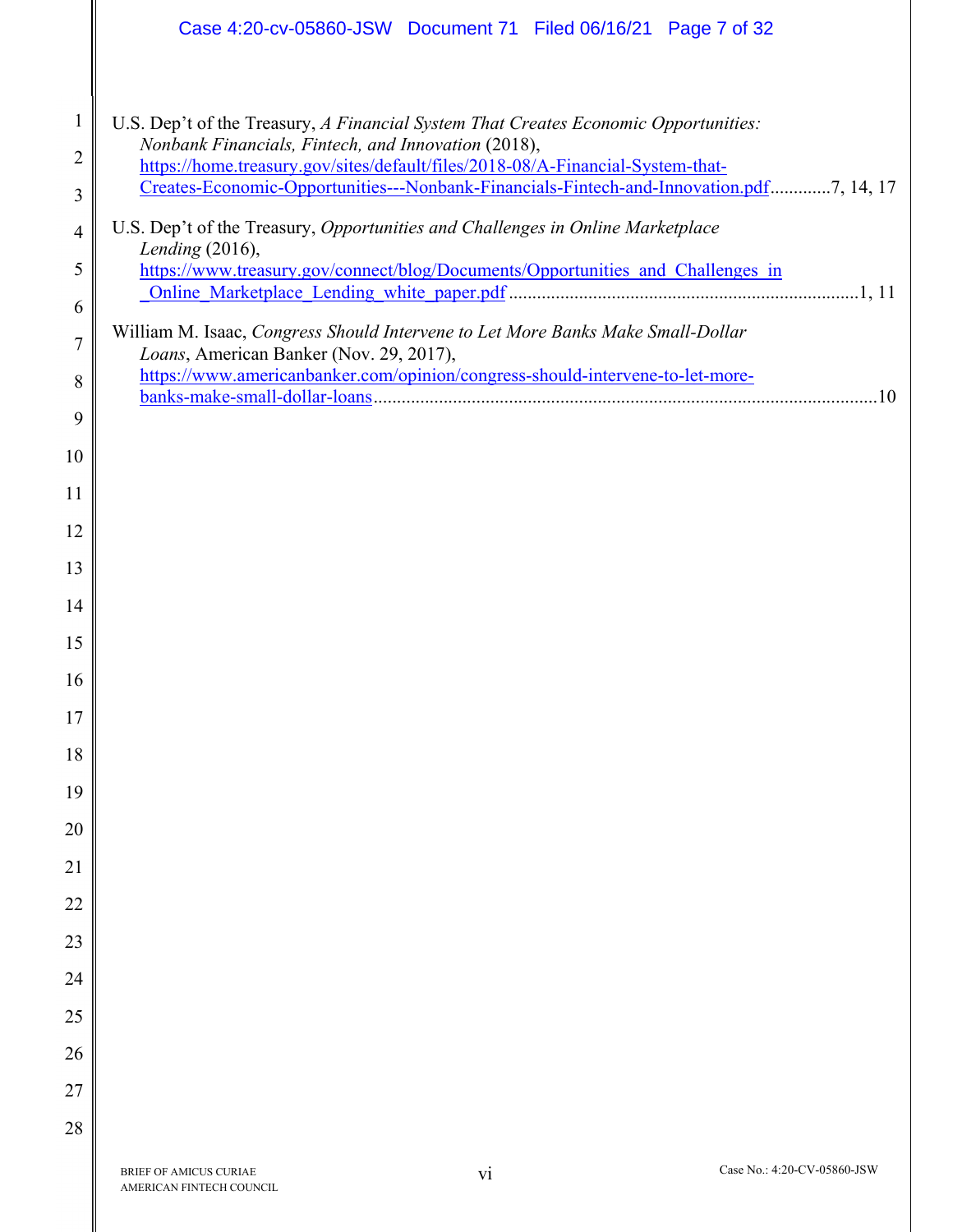1

2

3

4

5

6

7

8

9

10

11

12

13

14

22

23

24

25

26

 $\overline{a}$ 

27

28

## **I. INTEREST OF AMICUS CURIAE**

The American Fintech Council ("AFC") is an association of banks, financial technology ("fintech") companies, and investors operating in the marketplace lending industry. AFC was formed in March 2021 when the Marketplace Lending Association merged with the Online Lending Policy Institute. Marketplace lending is at the cutting edge of financial innovation, often involving fintech companies using advanced algorithms to pair lenders with borrowers who are often underserved by traditional banks. In one widespread form of marketplace lending, known as the bank partnership model, fintech companies partner with a bank. Using this model, fintech companies and banks work together to offer a variety of products online, including consumer and student loans, small business loans, equipment financing, and lines of credit.<sup>1</sup> The fintech company generally markets and processes loan applications through an online platform, while the bank originates and funds the loan. Although each partnership differs, the fintech company generally purchases the loan from the bank and either holds it, resells it into the secondary loan market, or packages it into a security that is then sold to an investor. This, in turn, frees up the bank's balance sheet to make more loans, often to underserved borrowers in underserved communities.

15 16 17 18 19 20 21 In structuring and developing responsible bank partnerships, AFC members rely on longstanding federal precedent recognizing the "valid when made" principle. That principle holds, consistent with the rule promulgated by the Federal Deposit Insurance Corporation ("FDIC") at issue in this case, that interest on a loan that is lawful at the time the loan is made by a bank remains lawful upon the sale of the loan to third parties. *See* Federal Interest Rate Authority, 85 Fed. Reg. 44146 (July 22, 2020). Members of AFC include both publicly and privately held companies, and investors have invested billions of dollars in these companies—and their technologies and capabilities—in reliance on this federal precedent.

The result is greater choice and transparency for consumers and small businesses seeking access to credit on fair terms. AFC's members originated, or helped originate, approximately \$50 billion in loans in 2019 alone to borrowers that are not adequately served by traditional lenders. These loans are fair to

<sup>1</sup> *See generally* U.S. Dep't of the Treasury, *Opportunities and Challenges in Online Marketplace Lending* (2016) [hereinafter *2016 Treasury Report*], [https://www.treasury.gov/connect/blog/Documents/Opportunities\\_and\\_Challenges\\_in\\_Online\\_Marketpl](https://www.treasury.gov/connect/blog/Documents/Opportunities_and_Challenges_in_Online_Marketplace_Lending_white_paper.pdf) ace Lending white paper.pdf.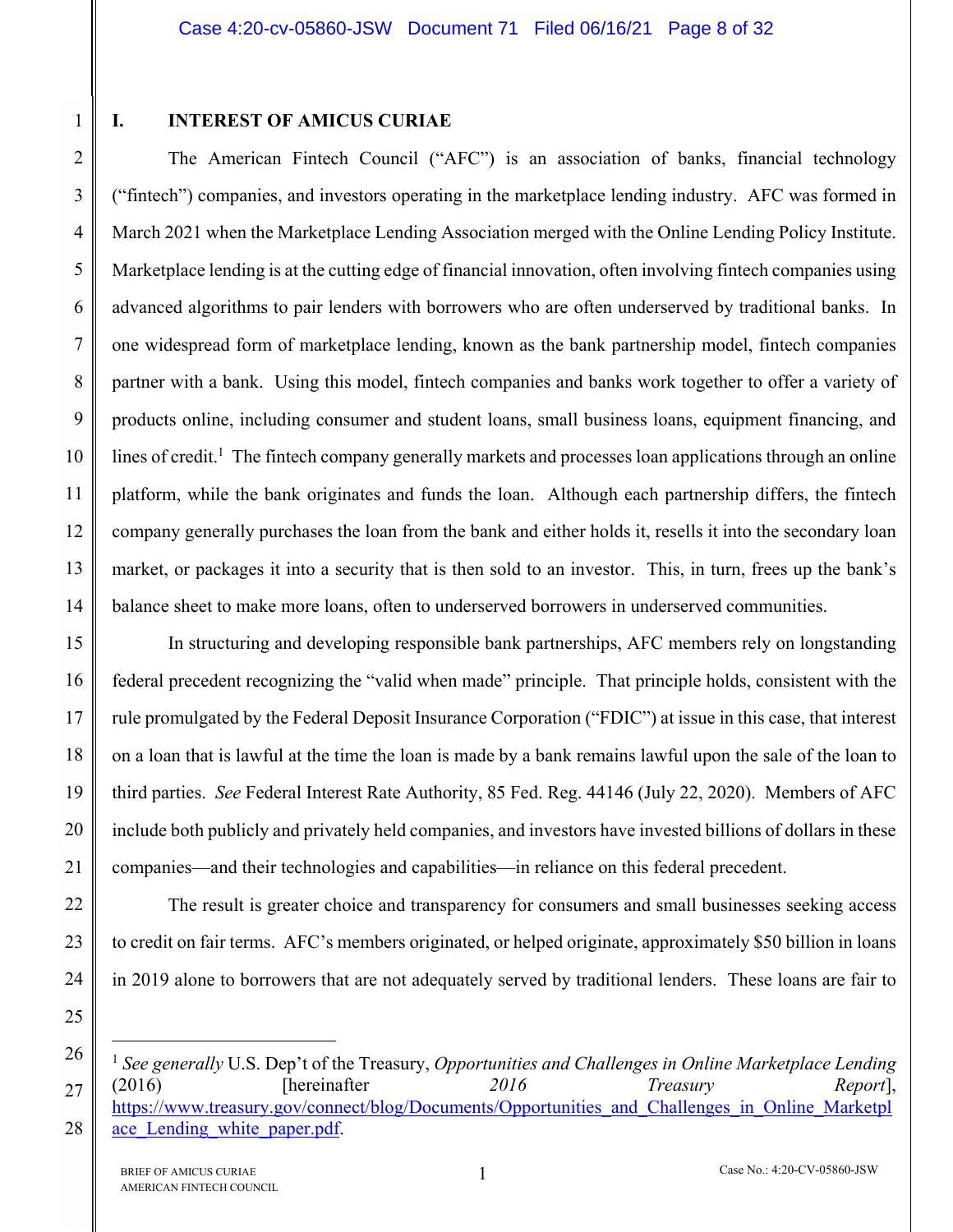borrowers: AFC's members have agreed to (i) not offer or acquire credit products, such as consumer loans, that exceed 36% APR; (ii) not characterize financial services products as something otherwise to avoid regulation; (iii) adhere, in facilitating loans to small businesses, to the Small Business Borrowers' Bill of Rights; (iv) require at least one year of operating history for admission to the association; and (v) advance standards of fairness and nondiscrimination.<sup>2</sup> As a Federal Reserve study has observed, loans made or facilitated by AFC's members often carry lower interest rates as compared to credit cards.<sup>3</sup> Indeed, the average personal loan made or facilitated by AFC's members through 2020 has a 15% APR.

8 9 10 11 12 13 14 15 16 AFC's goal is to promote a transparent, efficient, and customer-friendly financial system by supporting the responsible growth of the bank partnership lending model and the use of the secondary loan market to free capital to provide additional loans, fostering innovation in financial technology, and encouraging sound public policy. When banks partner with fintech companies to offer loans, the partnership (not just the bank) is subjected to federal oversight and scrutiny to ensure that it operates in a responsible manner—which the vast majority of bank partnerships, including those involving AFC's members, do. For those few fringe players that do not operate responsibly, the FDIC (as well as state regulators) has numerous tools at its disposal to shut down abusive lending programs—tools it has not hesitated to use when necessary (*see infra* pp. 20–21).

17 18 19 20 21 22 23 AFC and its members have a strong interest in the questions presented in this case. As many of AFC's members operate through responsible partnerships with state-chartered FDIC-insured banks and participate in the secondary loan market, they would be significantly affected should this case result in a determination that—contrary to the FDIC's rule—fintech companies may not rely on their bank partners to originate loans, and then sell them to third parties with their interest-rate terms intact. These strategic, responsible bank partnerships and the availability of a highly liquid secondary loan market are at the core of AFC members' business models. Without these partnerships or the ability to participate in the

24

<u>.</u>

25

26

27

1

2

3

4

5

6

<sup>2</sup> *See Small Business Borrowers' Bill of Rights*, [http://www.borrowersbillofrights.org.](http://www.borrowersbillofrights.org) 

<sup>3</sup> Eldar Beiseitov, *Unsecured Personal Loans Get a Boost from Fintech Lenders*, Fed. Rsrv. Bank of St. [Louis \(Jul. 16, 2019\) \(Figure 1\), https://www.stlouisfed.org/publications/regional-economist/second](https://www.stlouisfed.org/publications/regional-economist/second-quarter-2019/unsecured-personal-loans-fintech)quarter-[2019/unsecured-personal-loans-fintech.](https://www.stlouisfed.org/publications/regional-economist/second-quarter-2019/unsecured-personal-loans-fintech)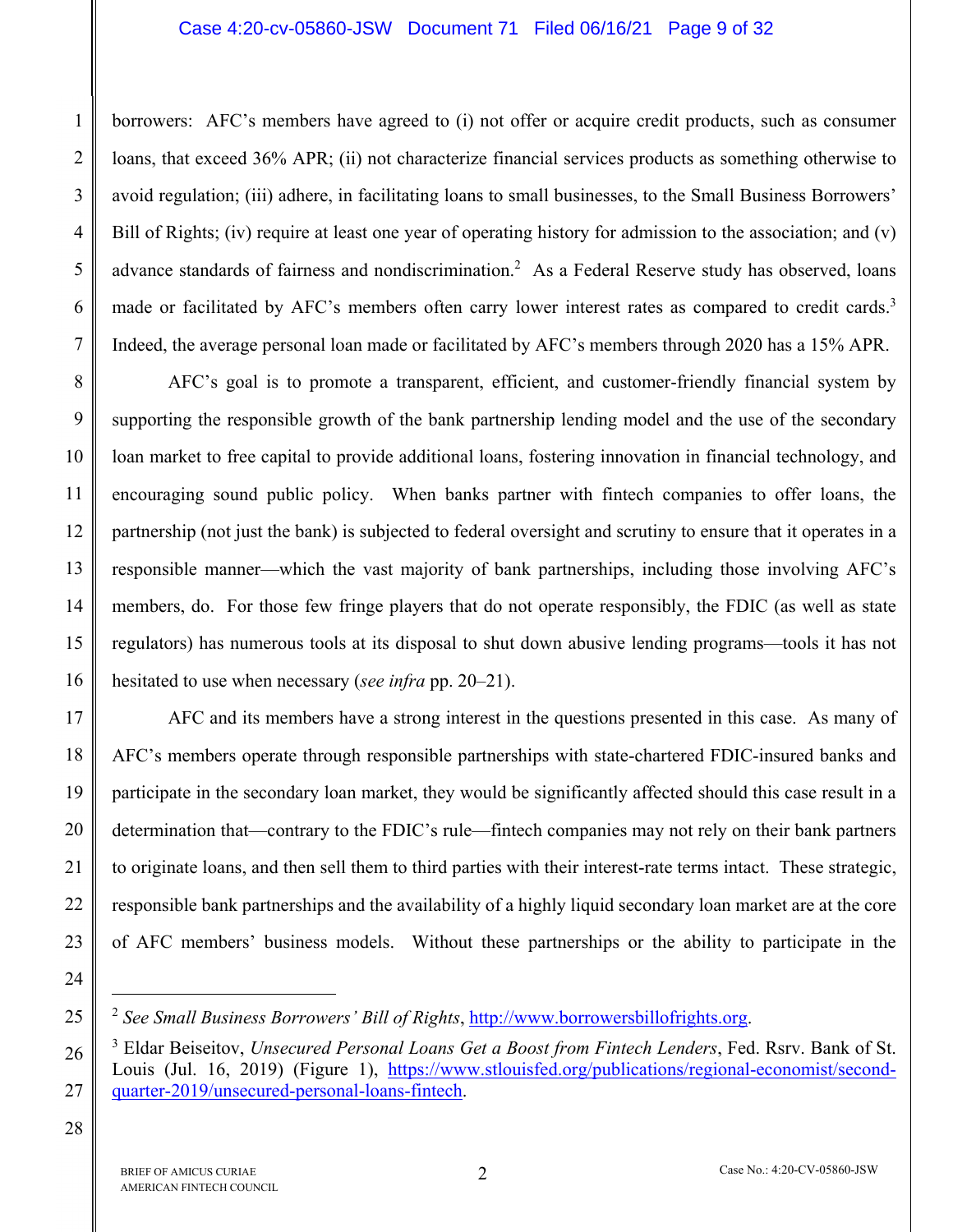#### Case 4:20-cv-05860-JSW Document 71 Filed 06/16/21 Page 10 of 32

secondary market, AFC members could not commit to lend tens of billions of dollars to underserved borrowers at no greater than 36% APR. For that reason, AFC previously submitted a letter strongly supporting the FDIC's rule in the administrative proceedings below.<sup>4</sup>

Plaintiffs' attempt to invalidate the FDIC's rule, if upheld, would call into question a wellestablished line of federal precedent, threatening AFC members' entire business model and the functioning of the secondary loan market and, with it, AFC members' ability to help the highest-risk borrowers access affordable credit. The responsible lending programs in which AFC members participate help to empower consumers to take control of their financial well-being and offer a safe and sound alternative to predatory lending products that perpetuate cycles of debt. A finding that disregards the federal rights of fintech companies' bank partners to make and then sell loans with their interest rates intact would detrimentally impact consumers nationwide by restricting access to credit for underserved consumers and small businesses, and upending expectations in the secondary market.

1

2

3

4

5

6

7

8

9

10

11

12

13

14

15

16

17

18

19

20

21

22

23

24

25

1

<sup>26</sup>  28 <sup>4</sup> The letter was submitted by the Marketplace Lending Association, which merged with the Online Lending Policy Institute to form AFC on March 3, 2021. *See* Administrative Record ("AR") 641–55. The Marketplace Lending Association filed an amicus brief in support of the OCC's motion for summary judgment in the parallel action. *See* Brief of Amicus Curiae Marketplace Lending Association, *California v. OCC*, No. 4:20-cv-05200-JSW (N.D. Cal. Jan. 22, 2021), ECF No. 66.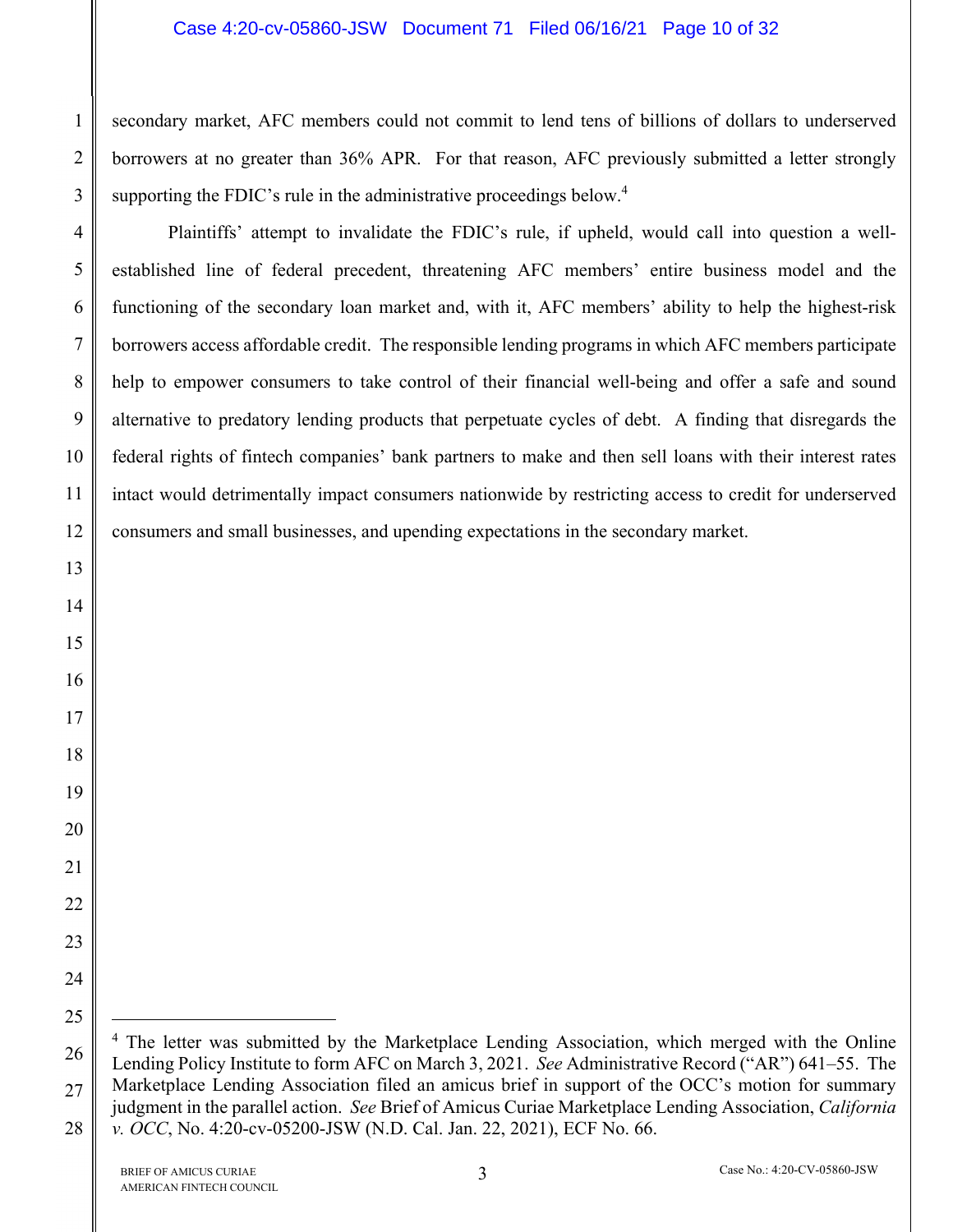1

2

3

4

5

6

7

8

9

10

11

12

13

14

15

16

17

18

### **II. INTRODUCTION AND SUMMARY OF ARGUMENT**

Responsible bank partnership models play a vital role in providing consumers access to affordable credit, while adhering to longstanding federal precedent regarding the power of banks to make and sell loans with their interest-rate terms intact. The FDIC rule ensures that this model remains a viable option for AFC's members, which include banks and fintech companies that partner to lower the cost of credit and increase access to capital. Plaintiffs' challenge to this rule threatens this model—and seeks to upend years of precedent—by claiming that state banks' right under federal law to make loans nationwide at the rates allowed by their home states, and then sell those loans to third parties, should be limited because of the banks' partnerships with nonbanks.

AFC urges this Court to protect the bank partnership model by upholding the FDIC's rule.

*First*, the FDIC's rule reasonably interprets section 27 of the Federal Deposit Insurance Act ("FDIA") and, therefore, this Court should defer to the FDIC's interpretation under *Chevron, U.S.A., Inc. v. Nat. Res. Def. Council, Inc.*, 467 U.S. 837 (1984). In construing this statute's ambiguities regarding when the validity of a loan's interest term should be determined and whether a bank can sell the loan to a third party with the interest term intact, the FDIC reasonably interprets a bank's authority to charge homestate interest rates consistent with the valid-when-made principle recognized under longstanding federal precedent. This federal precedent holds that interest on a loan that is lawful at the time the loan is made by a bank remains lawful upon the sale of the loan to a third party.

19 20 21 22 23 24 25 26 27 28 *Second*, the FDIC's decision to adopt the rule falls well "within the bounds of reasoned decisionmaking" and, therefore, is not arbitrary and capricious. *Dep't of Commerce v. New York*, 139 S. Ct. 2551, 2569 (2019). In support of the rule, the FDIC (i) recognizes that responsible bank partnerships with third parties play a critical role in increasing online access to credit in underserved communities; (ii) recognizes the adverse economic consequences of the Second Circuit's *Madden* decision that the rule would address, with the rule thus facilitating the sale of loans on the secondary loan market (which in turn frees up capital for banks to make additional loans); and (iii) reaffirms the FDIC's commitment to ensuring that third-party lending relationships are conducted in a responsible manner, consistent with FDIC guidance and the high lending standards of AFC members, which have been and remain committed to lending at no greater than 36% APR.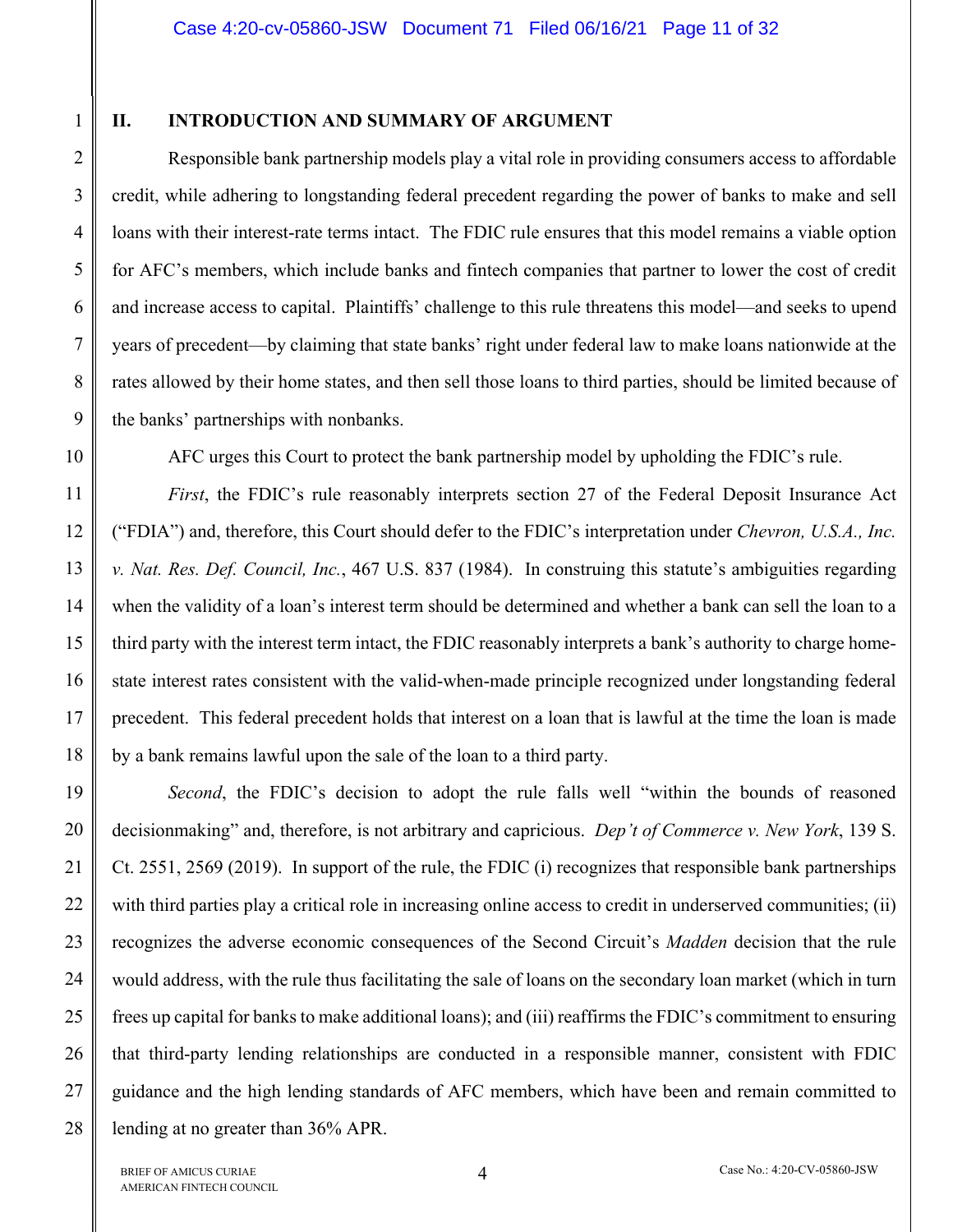## **III. ARGUMENT**

1

The FDIC's well-reasoned rule should be upheld under the deferential framework that applies to plaintiffs' challenge to the agency's rule. In reviewing a challenge to an agency rule, a court analyzes the "reasonableness of an agency's interpretation" of an ambiguous statute under the deferential *Chevron* framework, while the "reasonableness of an agency's decision-making *processes*" is reviewed under the Administrative Procedure Act's narrow arbitrary-and-capricious standard of review. *CHW W. Bay v. Thompson*, 246 F.3d 1218, 1223 (9th Cir. 2001) (emphasis in original). Because the FDIC reasonably interprets an ambiguous federal statute consistently with the longstanding valid-when-made principle, and the FDIC's rule rests on a careful consideration of the relevant factors, this Court should reject plaintiffs' challenge.

## **A. The FDIC's Rule Reasonably Interprets Section 27 of the Federal Deposit Insurance Act Consistent With the "Valid When Made" Principle.**

The FDIC's rule reasonably interprets section 27 of the Federal Deposit Insurance Act ("FDIA") governing state-chartered banks and insured branches of foreign banks (collectively, "state banks") and, thus, plaintiffs cannot prevail under the deferential framework set out in *Chevron*. The financial system relies heavily on federal laws and the consistency they offer to provide consumers with access to financial products and services at rates that work for them. AFC and its bank and fintech members understand the importance of each state's financial services regulatory requirements, but the variability in these requirements imposes significant burdens on those seeking to provide nationwide access to credit.

For this reason, more than 150 years ago (in 1864) Congress passed the National Bank Act, giving rise to a longstanding federal preemption and regulatory framework that continues today. *See* 12 U.S.C. § 85. As the Supreme Court has explained, "[d]iverse and duplicative superintendence of national banks' engagement in the business of banking . . . is precisely what the NBA was designed to prevent." *Watters v. Wachovia Bank, N.A.*, 550 U.S. 1, 13–14 (2007). Section 85 of the NBA grants a national bank the power to charge interest at the rates allowed in its home state in any state where the bank does business. *See Marquette Nat'l Bank of Minneapolis v. First of Omaha Serv. Corp.*, 439 U.S. 299, 313-14 (1978). Courts have long recognized that such "exportation" of interest rates prevents a state from enforcing its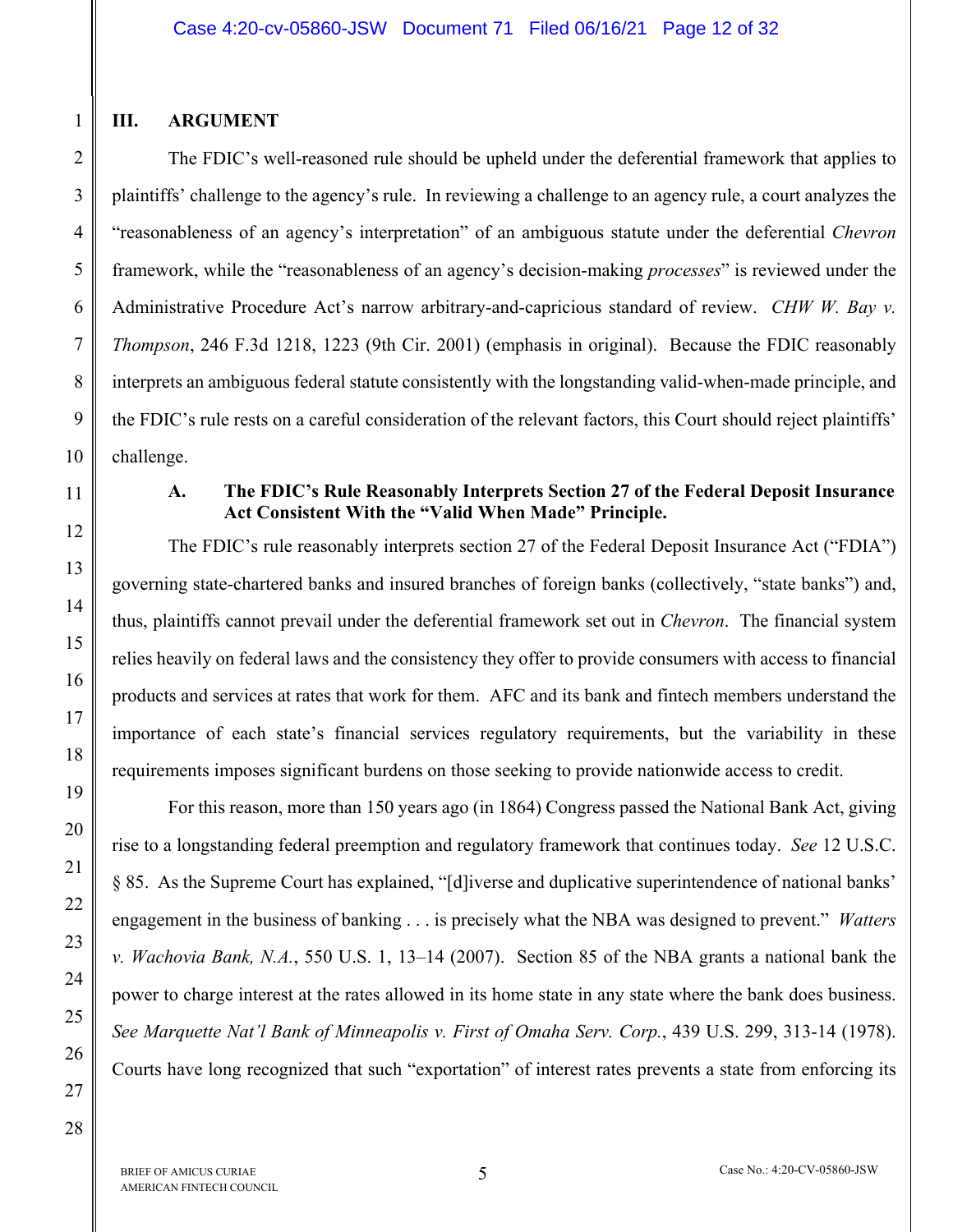usury laws against out-of-state national banks; but it is well established that such impairment "has always been implicit in the structure of the National Bank Act." *Id.* at 318.

3 4 5 6 7 8 9 10 11 12 13 14 15 This case involves the FDIC's interpretation of section 27 of the FDIA, which extended to state banks the same federal preemption of state usury laws enjoyed by national banks. In 1980, Congress enacted section 27 with the express goal of "prevent[ing] discrimination against State-chartered insured depository institutions . . . with respect to interest rates." 12 U.S.C. § 1831d(a). To achieve parity between national and state banks, Congress incorporated language from section 85 of the NBA into section 27, which grants a state bank the power to "charge on any loan or discount made . . . interest . . . at the rate allowed by the laws of the State . . . where the bank is located." *Id.*; *see* 12 U.S.C. § 85 (incorporating identical language). The laws of other states that purport to set different limits on interest rates are expressly "preempted for the purposes of" section 27. 12 U.S.C. § 1831d(a). Because section 27 was patterned after section 85 of the NBA, courts have held that the two provisions "should be interpreted the same way," or *in pari materia*. *Greenwood Tr. Co. v. Massachusetts*, 971 F.2d 818, 827 (1st Cir. 1992). Accordingly, section 27 has consistently been applied to state banks in the same manner as section 85 has been applied to national banks. *See, e.g., id.*

16 17 18 19 20 21 22 23 24 25 The FDIC seeks to maintain continued parity between national and state banks through its rule, which is "fundamentally the same" as the OCC's parallel rule interpreting section 85 of the NBA. 85 Fed. Reg. at 44154. Specifically, the FDIC's rule resolves ambiguities in section 27 regarding (1) when the validity of the interest-rate term on a loan should be determined, and (2) whether a state bank (such as AFC's member banks) has the power to assign or sell loans at home-state interest rates to a third party (such as the fintech companies and investors that also comprise AFC's membership). *See* 85 Fed. Reg. 44146. Consistent with the OCC's parallel rule, the FDIC's rule provides that "[w]hether interest on a loan is permissible under section 27 . . . is determined as of the date the loan was made," and "shall not be affected by . . . the sale, assignment, or other transfer of the loan, in whole, or in part." 85 Fed. Reg. at 44158.

26 27 28 The FDIC reasonably interprets section 27 "consistent with" the valid-when-made principle of usury law (85 Fed. Reg. 44149), which the Supreme Court has characterized as a "cardinal rule." *Nichols v. Fearson*, 32 U.S. 103, 109 (1833). Specifically, the FDIC interprets section 27 to "reinforce[] parties'

1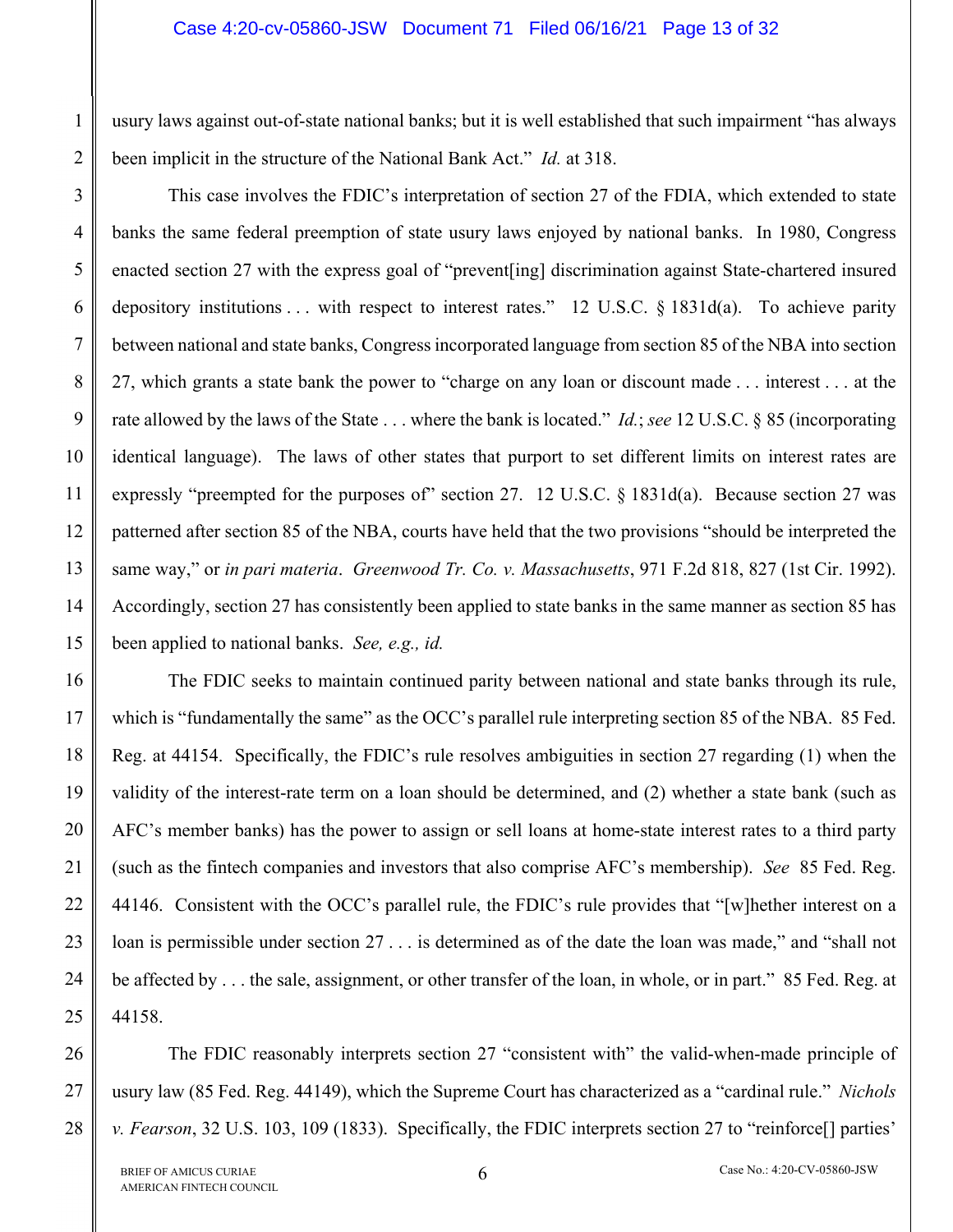#### Case 4:20-cv-05860-JSW Document 71 Filed 06/16/21 Page 14 of 32

established expectations" that interest on a loan that is permissible—that is, not usurious—when the loan is made does not become usurious when the loan is sold or assigned. 85 Fed. Reg. at 44149, 44151. This principle was well established when section 85 was enacted in 1864. *See Nichols*, 32 U.S. at 109. Congress is presumed to have enacted section 85 with the expectation that this well-established common law principle would apply, and to have incorporated it into section 27, which was patterned after section 85. *See Astoria Fed. Sav. & Loan Ass'n v. Solimino*, 501 U.S. 104, 108 (1991) (noting, in the context of applying adjudicatory principles, that there is a presumption that Congress has legislated with the common law in mind). Accordingly, the FDIC appropriately interprets section 27 consistent with the common law principle that is today called "valid when made," which both Democratic and Republican administrations have embraced.<sup>5</sup>

11 12 13 14 15 16 17 18 19 20 Likewise, the FDIC reasonably resolves the two ambiguities in section 27 that the agency identifies in its rule. The FDIC reasonably construes the first ambiguity—when the validity of the interest-rate term should be determined—in a way that provides a "logical and fair rule." 85 Fed. Reg. at 44149. This aspect of the rule addresses situations where, for example, the usury laws of the state where a bank is located change after the bank makes a loan, and the loan's interest rate would be non-usurious under the old law but usurious under the new law. *See id.* at 44148. Section 27 does not explain whether the validity of the interest-rate term should be determined when the loan is made, or when a particular interest payment is taken or received. *See id.* at 44149. If the validity of the interest-rate term were determined when a particular interest payment is taken or received, borrowers would face uncertainty as to the permissible interest rate on their loans at any given time. By clarifying that its validity should be determined "as of

1

2

3

4

5

6

7

8

9

10

21

22

 $\overline{a}$ 

<sup>23</sup>  24 25 26 27 28 5 U.S. Dep't of the Treasury, *A Financial System That Creates Economic Opportunities: Nonbank Financials, Fintech, and Innovation* 93 (2018) (recognizing the "longstanding ability of banks and other financial institutions . . . to buy and sell validly made loans without the risk of coming into conflict with state interest-rate limits") [hereinafter *2018 Treasury Report*], [https://home.treasury.gov/sites/default/files/2018-08/A-Financial-System-that-Creates-Economic-](https://home.treasury.gov/sites/default/files/2018-08/A-Financial-System-that-Creates-Economic-Opportunities---Nonbank-Financials-Fintech-and-Innovation.pdf)[Opportunities---Nonbank-Financials-Fintech-and-Innovation.pdf; Br](https://home.treasury.gov/sites/default/files/2018-08/A-Financial-System-that-Creates-Economic-Opportunities---Nonbank-Financials-Fintech-and-Innovation.pdf)ief for the United States as Amicus Curiae, *Midland Funding, LLC v. Madden*, No. 15-610, 2016 WL 2997343, at \*10–12 (U.S. May 24, 2016) (stating that section 85 "should be understood to incorporate" the valid-when-made principle) [hereinafter *United States Brief*].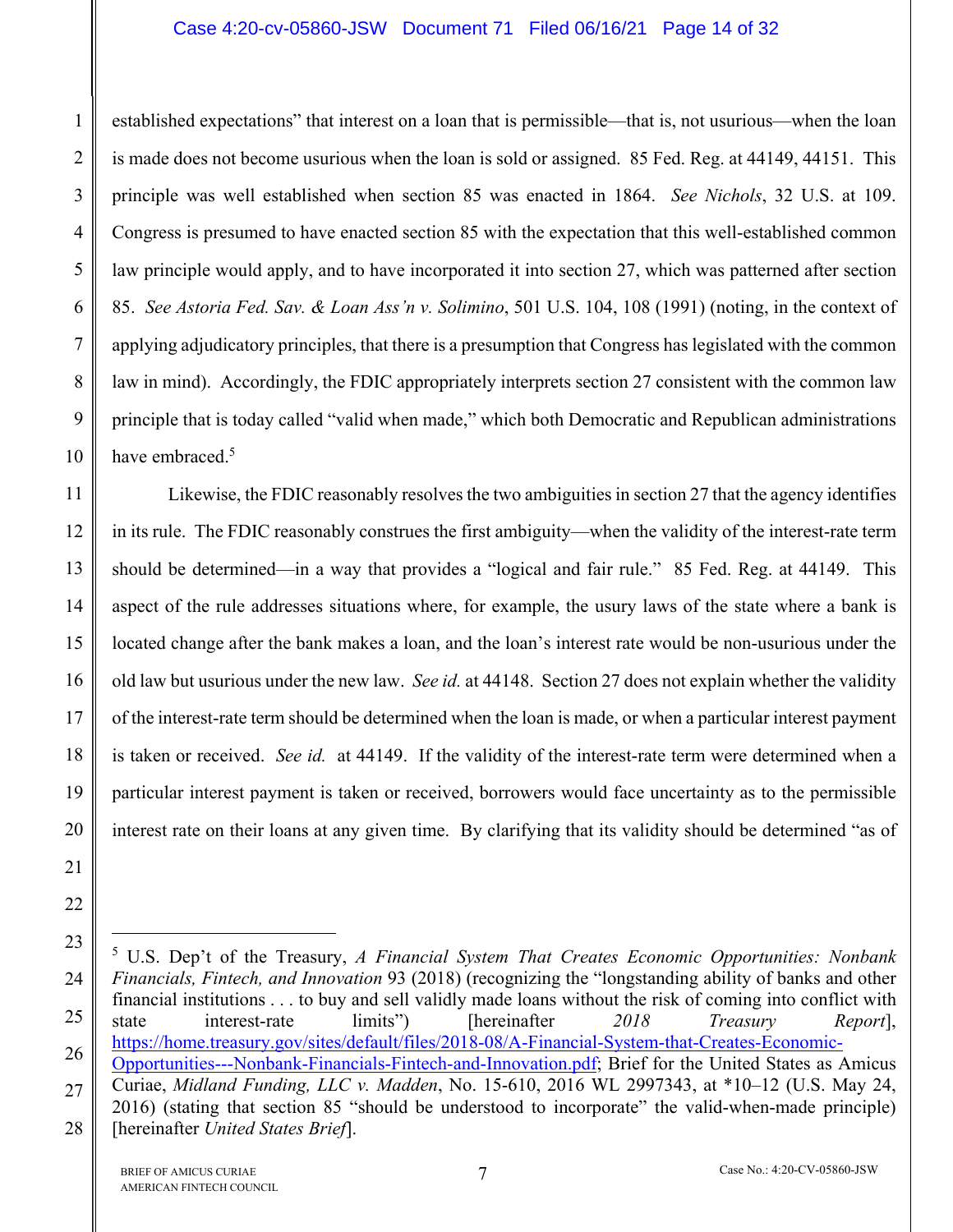the date the loan was made," the FDIC's interpretation "protects the parties' expectations and reliance interests at the time a loan is made," and provides a rule that is "easy to apply." *Id.*

The FDIC reasonably construes the second ambiguity—whether a state bank has the power to assign or sell loans at home-state interest rates to third parties—in a way that is consistent with a state bank's express power under section 27 "to make loans at particular rates." 85 Fed. Reg. at 44149. The FDIC recognizes that, since at least the mid-nineteenth century, the power to assign loans has been understood to be implicit in a state bank's power to make loans. *Id.* at  $44149 \& n$ . 31. For example, in 1848, the Supreme Court held that such a power was implicit in a state bank charter providing the power to make loans. *Planters' Bank v. Sharp*, 47 U.S. 301, 322–23 (1848). As the Supreme Court explained, "in discounting notes and managing its property in legitimate banking business . . . [a bank] must be able to assign or sell those notes when necessary and proper, as, for instance, to procure more [liquidity] in an emergency, or return an unusual amount of deposits withdrawn, or pay large debts." *Id.* at 323. Thus, a state bank's express power under section 27 to make loans at particular rates "necessarily includes the power to assign the loans at those rates." 85 Fed. Reg. at 44149.

28 While banks today have different reasons and opportunities to sell loans or interests in loans than they did in the mid-nineteenth century, the FDIC's rule recognizes that the ability to sell loans to a secondary market remains "indispensable" to a state bank's operations. 85 Fed. Reg. at 44151. That indispensability has persisted for over 150 years and continues to persist today through responsible partnerships with fintech companies, to which state banks sell loans to more efficiently meet customer needs (*see infra* pp. 9–13). By selling loans, banks also free up additional capital that can be used to make new loans. *See Fid. Fed. Sav. & Loan Ass'n v. de la Cuesta*, 458 U.S. 141, 155 n.10 (1982) (recognizing as "critical" a savings association's ability to sell loans "to obtain funds to make additional home loans"). In addition, state banks continue to rely on the ability to sell loans "to properly maintain their capital and liquidity." 85 Fed. Reg. at 44151. However, a loan is not readily marketable unless its value can be ascertained. If ascertaining that value requires obtaining a legal opinion on which state's law governs the interest term of the loan after a sale, the combination of the compliance cost of doing so and the discounted price for the loan would burden the exercise of the authority to sell to an extent inconsistent with the grant of the power. *See McShannock v. JP Morgan Chase Bank NA*, 976 F.3d 881, 892 (9th Cir. 2020)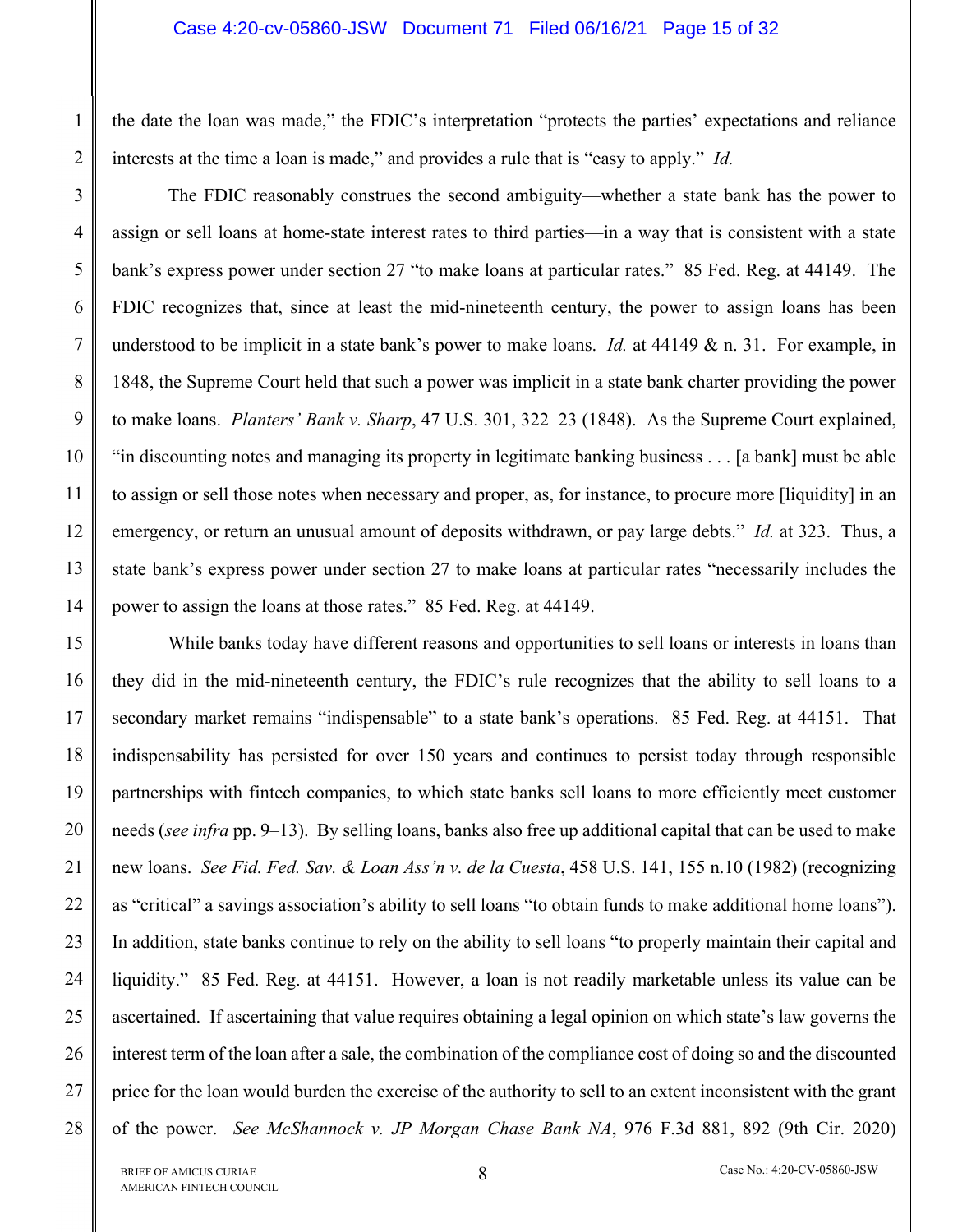#### Case 4:20-cv-05860-JSW Document 71 Filed 06/16/21 Page 16 of 32

(imposing state compliance costs on purchasers of federal savings associations' loans decreases the value of the loan, thereby impeding the savings associations' ability to securitize and sell the loans). There is no evidence that Congress in 1980, or any Congress subsequently, intended that result.

The FDIC's authority to interpret section 27 is clear. The FDIC is charged with enforcement of banking laws, including section 27, and the FDIC's interpretations of the FDIA are entitled to substantial deference, particularly given "the complex statutory scheme that the FDIC administers." *FDIC v. Philadelphia Gear Corp.*, 476 U.S. 426, 430–32 (1986) (deferring to FDIC interpretation of FDIA); *see also, e.g.*, *Inv. Co. Inst. v. FDIC*, 815 F.2d 1540, 1550 (D.C. Cir. 1987) (same). Accordingly, the FDIC's reasonable interpretation of section 27, which maintains parity between national and state banks, is entitled to *Chevron* deference.

1

 $\mathfrak{D}$ 

3

4

5

6

7

8

9

10

11

12

13

14

15

16

17

18

19

20

21

22

23

24

25

26

## **B. The FDIC's "Valid When Made" Rule Is Not Arbitrary and Capricious.**

Plaintiffs fare no better in arguing that the FDIC's valid-when-made rule is arbitrary and capricious and therefore violates the Administrative Procedure Act. The scope of review under the arbitrary-andcapricious standard is "narrow": so long as an agency has "articulated a satisfactory explanation" for its decision based on "relevant data," a reviewing court cannot substitute its judgment for that of the agency. *New York*, 139 S. Ct. at 2569. Because the FDIC's decision to adopt the rule falls well "within the bounds of reasoned decisionmaking," plaintiffs cannot prevail on the grounds that the rule is arbitrary and capricious. *Id.*

### **1. The Rule Recognizes the Important Role the Marketplace Lending Industry Serves by Partnering with Banks to Minimize Costs and Increase Access to Credit.**

The FDIC's rule confirming the valid-when-made principle rests, in part, on its recognition that responsible bank partnerships with fintech companies and third parties, such as those involving AFC's members, play an important role in "improv[ing] [the] availability of credit from State banks." 85 Fed. Reg. at 44155. The critical role filled by these partnerships is most significant in underserved communities, where banks have historically been unable to meet the credit demands of customers. By confirming the valid-when-made principle, the FDIC's rule ensures that such partnerships remain a viable option for banks to more efficiently meet customer needs in communities that, "in the absence of the final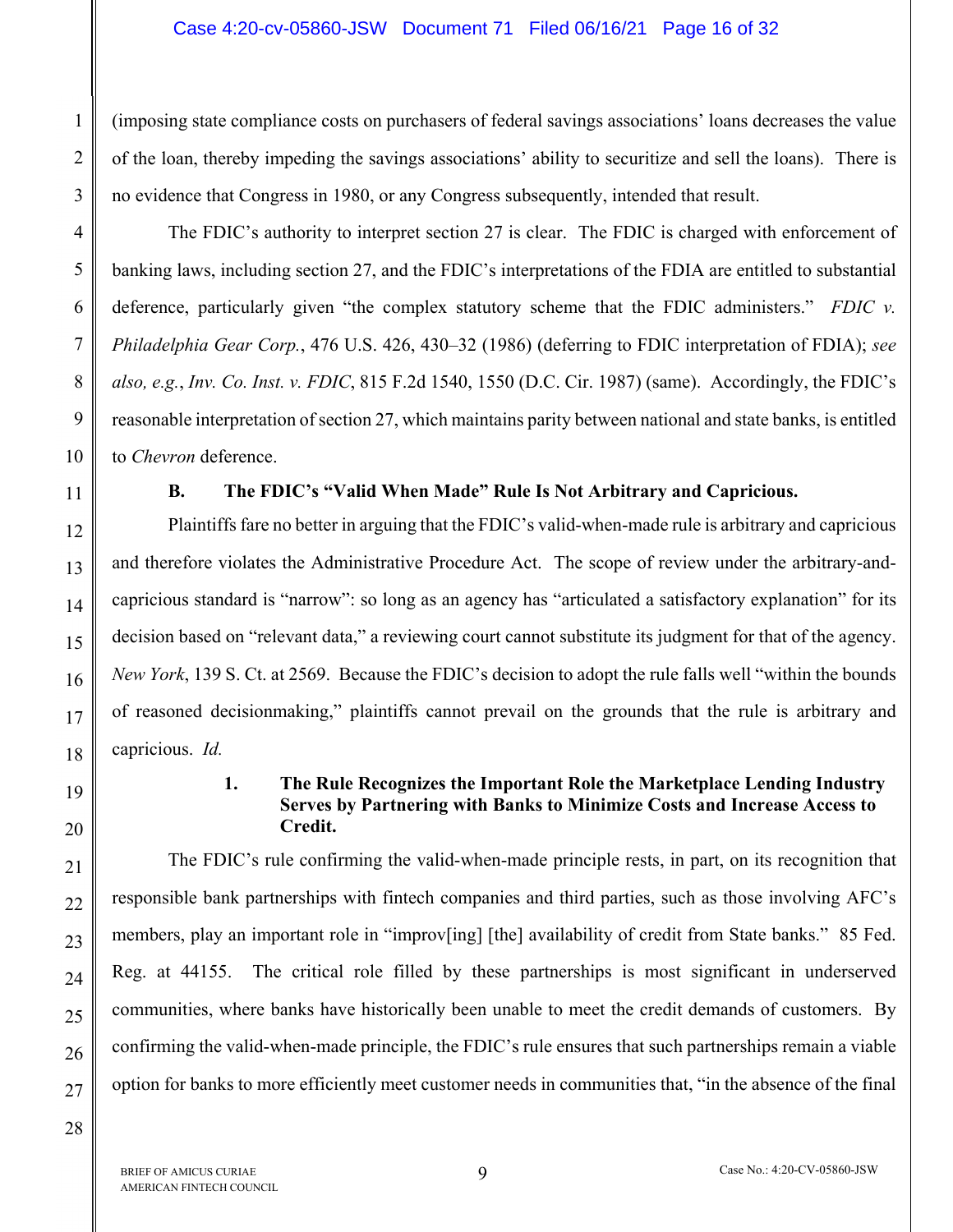rule, . . . might be unable to obtain credit from State banks, and might instead borrow at higher interest rates from less-regulated lenders." *See id.* at 44155.

Plaintiffs argue that the FDIC should have given more weight to the risks created when these partnerships are conducted irresponsibly (*see* Plts. Mot. at 18–21)—even though comprehensive standards governing such partnerships already exist, and the FDIC and other federal regulators can take and have taken enforcement action against abusive lending programs (*infra* pp. 19–22). It is not a reviewing court's role to "second-guess[] the [agency's] weighing of risks and benefits." *New York*, 139 S. Ct. at 2571.

8 9 10 11 The benefits of responsible bank partnerships with fintech companies, moreover, are amply supported. Such partnerships fill a void within consumer lending left vacant by most state banks. In 2015, an estimated 27% of American households were unbanked, meaning that no one in the household had a checking or savings account, or underbanked, meaning that the household used alternative financial services in the prior year, including payday loans.<sup>6</sup> Most banks simply do not have the technology to successfully underwrite loans for such underserved communities. Fintech companies, on the other hand, like AFC's members, are able to harness data to identify the millions of Americans who may have low credit scores but demonstrate the income or favorable payment history to pay off a loan.<sup>7</sup> In short, fintech companies are "effective in identifying the 'invisible prime' from the subprime pool of borrowers," whom banks might otherwise overlook or charge excessive interest rates to.<sup>8</sup>

Fintech companies have also provided banks with new and diverse sources of capital by paving a path for investors to participate in—and grow—the secondary loan market. In particular, when a bank makes a loan through a responsible partnership, the fintech company will often purchase the loan, and

<u>.</u>

1

2

3

4

5

6

<sup>6</sup> FDIC, *National Survey of Unbanked and Underbanked Households* 1 (2016), [https://www.fdic.gov/analysis/household-survey/2015/2015report.pdf.](https://www.fdic.gov/analysis/household-survey/2015/2015report.pdf) 

<sup>7</sup> William M. Isaac, *Congress Should Intervene to Let More Banks Make Small-Dollar Loans*, American [Banker \(Nov. 29, 2017\), https://www.americanbanker.com/opinion/congress-should-intervene-to-let](https://www.americanbanker.com/opinion/congress-should-intervene-to-let-more-banks-make-small-dollar-loans)more-[banks-make-small-dollar-loans.](https://www.americanbanker.com/opinion/congress-should-intervene-to-let-more-banks-make-small-dollar-loans) 

<sup>8</sup> Julapa Jagtiani & Catharine Lemieux, *The Roles of Alternative Data and Machine Learning in Fintech Lending: Evidence from the LendingClub Consumer Platform* 13 (Fed. Reserve Bank of Phila., Working Paper No. 18–15, revised 2019) (commenting on LendingClub), [https://www.philadelphiafed.org/-](https://www.philadelphiafed.org/-/media/frbp/assets/working-papers/2018/wp18-15r.pdf) [/media/frbp/assets/working-papers/2018/wp18-15r.pdf.](https://www.philadelphiafed.org/-/media/frbp/assets/working-papers/2018/wp18-15r.pdf)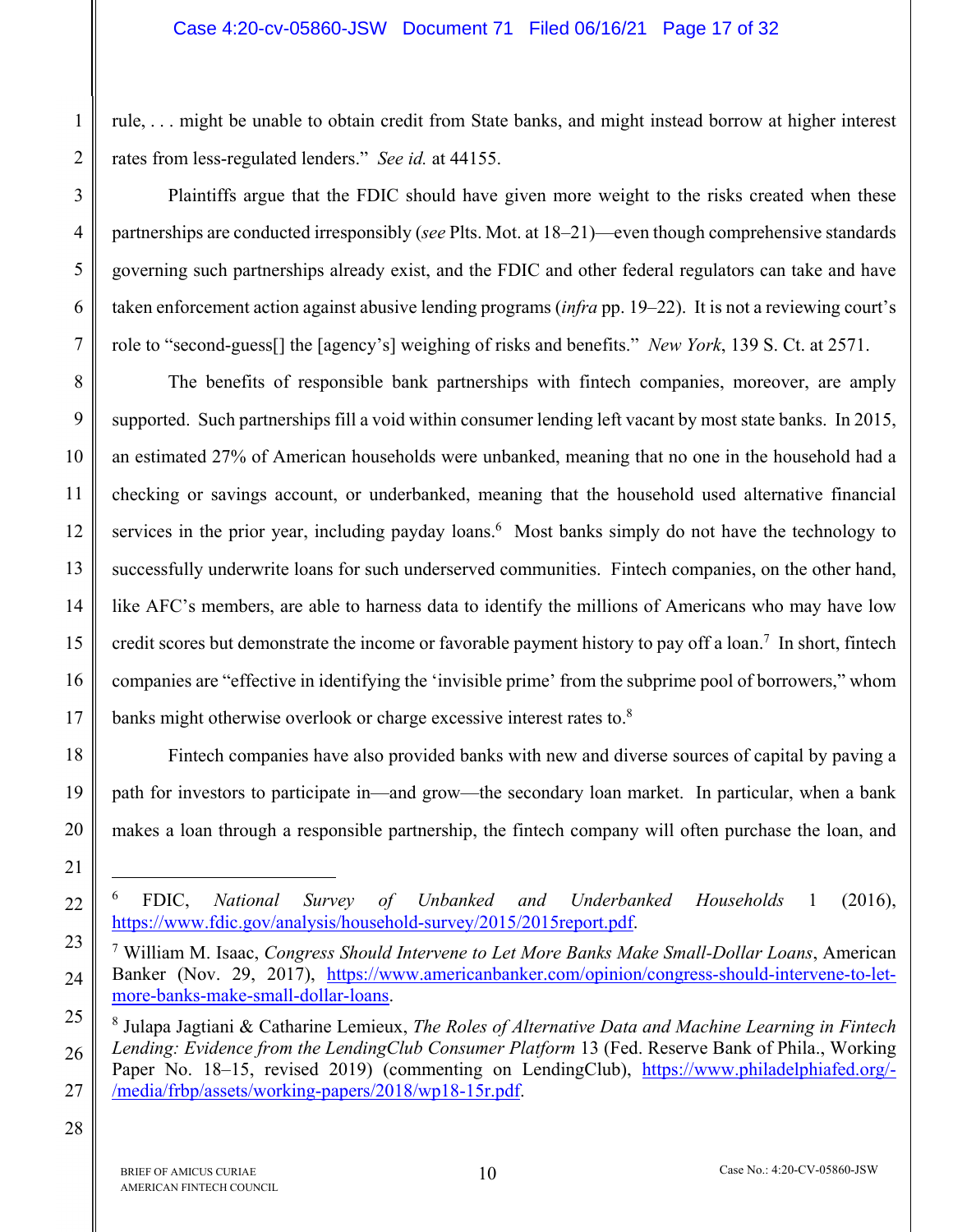#### Case 4:20-cv-05860-JSW Document 71 Filed 06/16/21 Page 18 of 32

then resell the loan (often through securitization) to individuals and institutions who are interested in investing in the loans. These investors buy billions of dollars in bank-originated loans annually generating liquidity that enables banks to make even more loans to underserved consumers, and fueling economic growth in the process.<sup>9</sup>

5 6 7 8 9 10 12 13 14 15 16 17 The result is that bank-fintech partnerships offer underserved consumers a safe and sound alternative to payday or credit card loans, which are riskier and carry significantly higher interest rates than those of traditional bank loans. As a report from the Federal Reserve Bank of St. Louis has observed, "[o]n average and for every credit risk level, fintech lenders offer lower annual percentage rates (APRs) when compared with those of credit card firms."<sup>10</sup> Likewise, another report from the Federal Reserve of Philadelphia observed that default rates of a fintech company's loans in one study were nearly the lowest that could be achieved by any bank, despite serving customers deeper in the risk spectrum than the customers of over 85% of the top traditional banks.<sup>11</sup> The study attributed these low default rates to the fintech company's use of "more advanced technology, more complex algorithms, and alternative data sources" to identify creditworthy borrowers that were not adequately served by more traditional lenders.<sup>12</sup> The experience of AFC's own members is consistent with these studies: the valid-when-made principle allows AFC's members to make or facilitate tens of billions of loans to underserved borrowers at an average personal loan APR of 15% through 2020, far less than the typical credit card interest rate.

The FDIC has recognized the promise of technology for promoting financial inclusion and expanding financial services to the underserved, and even established an office of innovation, the FDIC

27

1

2

3

4

11

18

19

20

21

22

1

23

24

25

26

<sup>9</sup> *See generally 2016 Treasury Report*, *supra* note 1, at 3 ("Access to credit is the lifeblood of business and economic growth.").

<sup>10</sup> Beiseitov, *supra* note 3.

<sup>11</sup> Joseph P. Hughes et al., *Consumer Lending Efficiency: Commercial Banks Versus a Fintech Leader* 16–17, 21–22 (Fed. Reserve Bank of Phila., Working Paper No. 19–22, 2019), [https://www.philadelphiafed.org/-/media/frbp/assets/working-papers/2019/wp19-22.pdf.](https://www.philadelphiafed.org/-/media/frbp/assets/working-papers/2019/wp19-22.pdf)   $^{12}$  *Id.*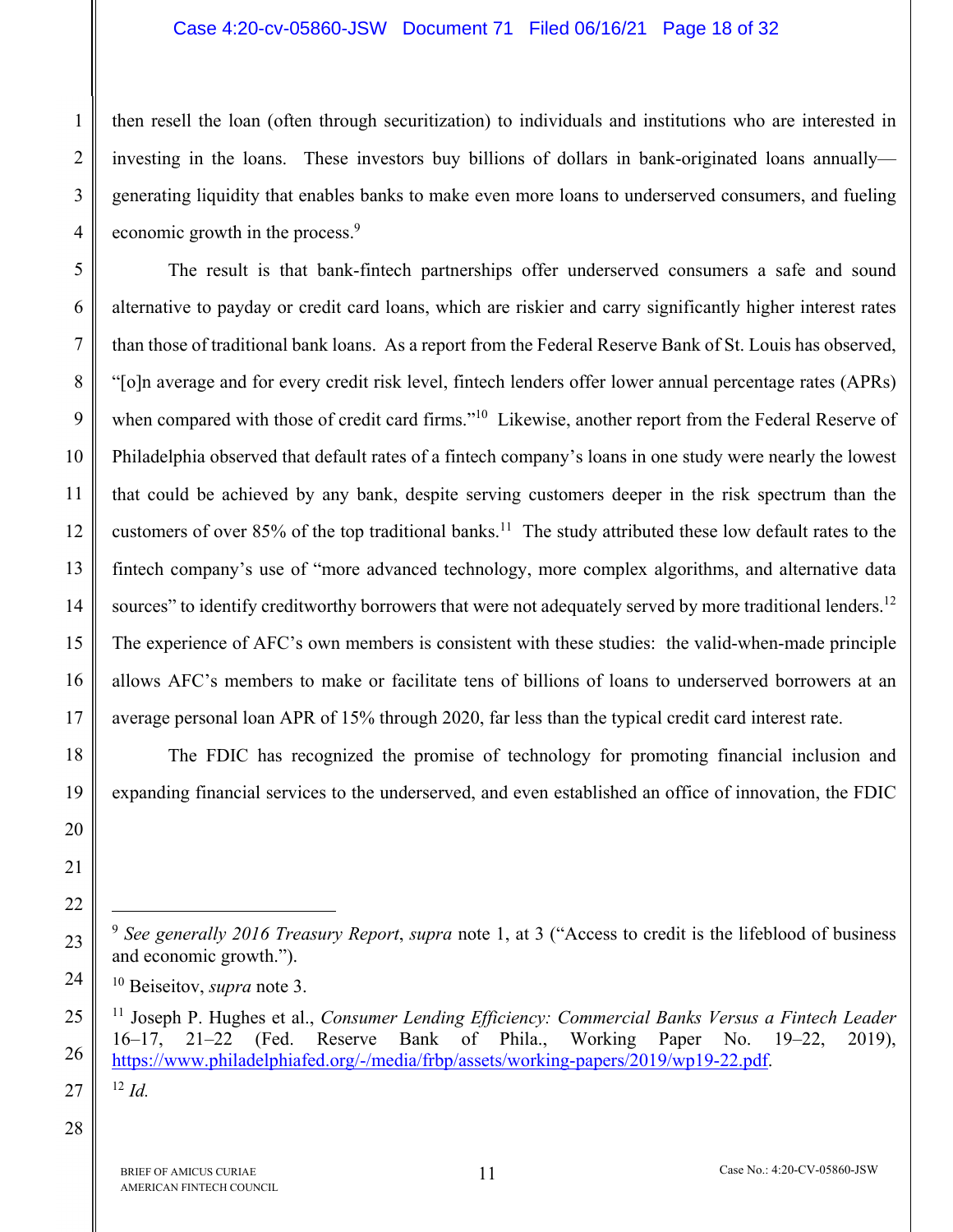#### Case 4:20-cv-05860-JSW Document 71 Filed 06/16/21 Page 19 of 32

Tech Lab, to promote these goals.<sup>13</sup> The FDIC's rule will help to foster this kind of responsible innovation within the fintech industry, including responsible partnerships between banks and fintech companies. These bank-fintech partnerships are essential to the modern credit industry and have generated significant growth in online lending and increased access to credit, in part, by driving growth in the secondary loan market. In fact, the FDIC has recognized that banks and nonbank innovators can benefit from collaboration and is "in the process of developing and implementing updates to its information technology systems to bring much needed improvements to the systems that banks and non-banks use to interface and exchange information with the FDIC."<sup>14</sup> As nearly all borrowers move to the digital space, these responsible partnerships provide the resources necessary to effectively access creditworthiness and make credit decisions about funding small-dollar loans.

11 12 13 14 15 16 17 18 In short, fintech companies "that operate as a service provider to an issuing bank partner can provide significant benefits to borrowers by offering responsible and innovative credit products, within a strong regulatory framework."15 The rule will make it more likely that fintech companies enter the market, thus increasing access to credit especially for lower-income borrowers, as empirical studies confirm (*see infra* pp. 15–17). Without the FDIC's rule, banks and their partners face increasing litigation risk when they purchase, service, or securitize bank loans—litigation risk that could eliminate the responsible bankfintech partnership model, and in turn cause the highly liquid secondary loan market to dry up. This litigation risk is real, not hypothetical: banks and their fintech partners have repeatedly been sued on the erroneous theory that federal interest rate preemption no longer applies to a loan when the loan is sold by

<u>.</u>

1

2

3

4

5

6

7

8

9

10

25

26

<sup>13</sup> *See Overseeing the Fintech Revolution: Domestic and International Perspectives on Fintech Regulations: Hearing Before the Task Force on Financial Technology of the H. Comm on Fin. Servs.*, 116th Cong., 1st Sess., 100 (June 25, 2019) (statement of FDIC), [https://financialservices.house.gov/uploadedfiles/chrg-116hhrg39497.pdf.](https://financialservices.house.gov/uploadedfiles/chrg-116hhrg39497.pdf) 

<sup>14</sup> *See id.*

<sup>15</sup> *Examining Opportunities and Challenges in the Financial Technology ("Fintech") Marketplace Before the Subcomm. on Fin. Inst. & Consumer Credit of the H. Comm. on Fin. Servs.*, 115th Cong. 50 (2018) (testimony of Nathaniel L. Hoopes, Executive Director, Marketplace Lending Association).

<sup>28</sup>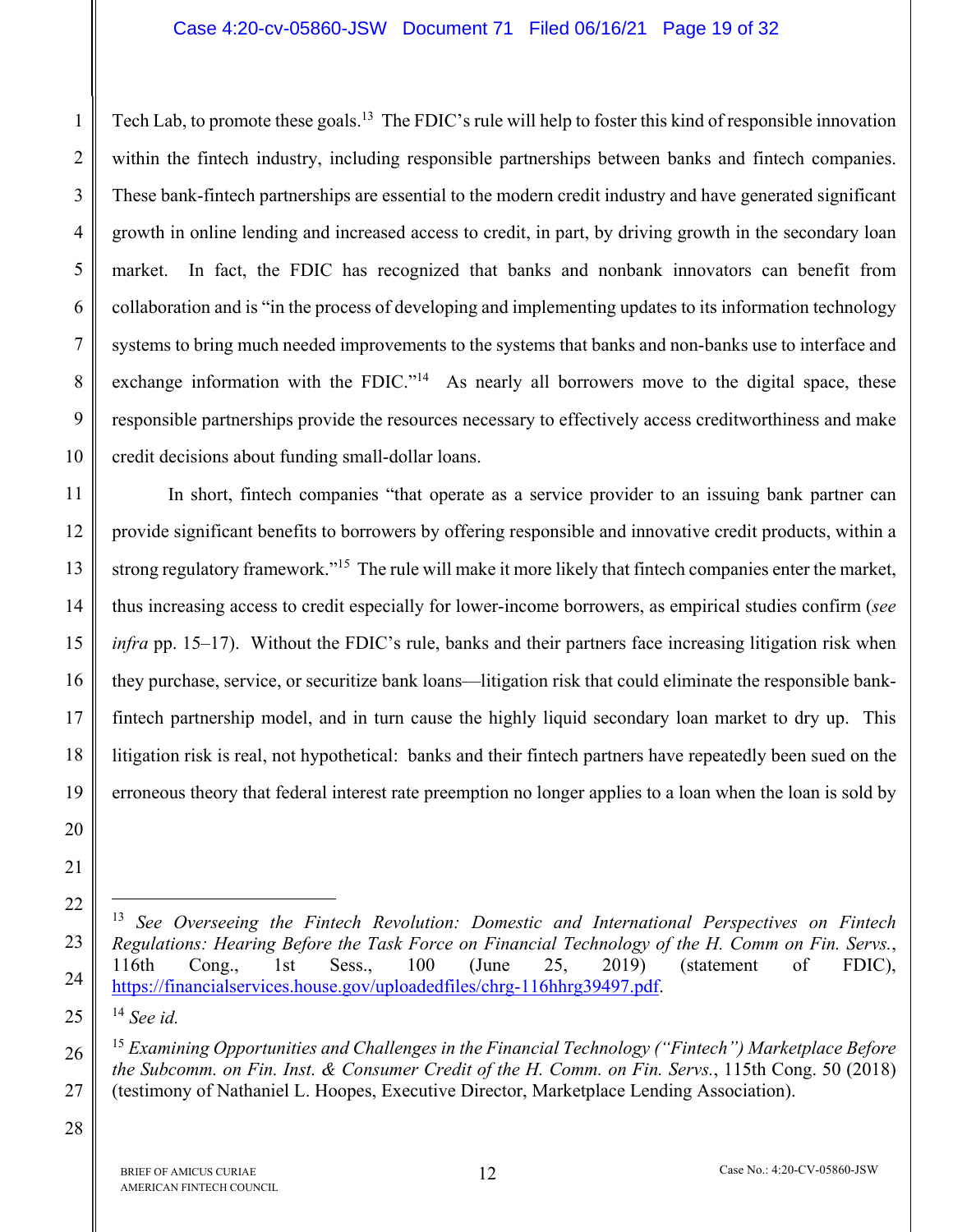#### Case 4:20-cv-05860-JSW Document 71 Filed 06/16/21 Page 20 of 32

a bank.<sup>16</sup> If interest rate preemption does not apply, the price to sell loans on the secondary market will decrease, and banks will lose access to capital that can be used to offer loans to additional borrowers. Such a result would have an outsized impact on smaller banks that lack the resources of larger banks to purchase the requisite technology or to hire in-house resources and, as a result, rely more heavily on bankfintech partnerships.

6 7 8 9 10 11 12 13 The FDIC's rule thus promotes the stability and certainty necessary to ensure that banks, especially smaller ones, and pioneering fintech firms, are able to collaborate to expand access to financial services.<sup>17</sup> In other words, the FDIC's rule will, by ensuring the vitality of the secondary loan market, provide banks and fintech firms the legal certainty needed to develop new and improved ways in which to offer both individuals and businesses better access to credit. Bank and fintech members of the AFC are constantly looking for ways to lower the cost of credit, increase access to capital, and provide the groundwork for a stronger financial system. The stability that the FDIC's rule provides will do just that—fueling more innovation and ultimately driving down costs for consumers.

14 15 16 17 18 19 20 21 Plaintiffs speculate that the FDIC's rule will promote high-interest rate loans. As explained above, that is not true for AFC's members, who helped make or facilitate approximately \$50 billion loans in 2019 alone at an average personal loan APR of 15%. The rule ensures that such loans can be sold on the secondary market. As to the high-interest rate loans attacked by plaintiffs, the participants in those schemes would not appear to benefit from the FDIC's rule because plaintiffs and their amici provide no evidence that those loans are sold in the secondary market. It is AFC's experience in working with rating agencies and data aggregators that virtually all consumer loans that are securitized have interest rates that do not exceed 36% APR—the maximum rate AFC's members may charge.

1

2

3

4

5

22

23

<u>.</u>

24

25

26

27

<sup>16</sup> *See, e.g.*, *Petersen v. Chase Card Funding, LLC*, 2020 WL 5628935, at \*1–\*2 (W.D.N.Y. Sept. 21, 2020) (lawsuit challenging as usurious under New York law the interest rate charged on national bankoriginated loans securitized and sold to nonbanks); *Cohen v. Capital One Funding, LLC*, 2020 WL 5763766, at \*1–\*4 (E.D.N.Y. Sept. 28, 2020) (same); *Meade v. Avant of Colorado*, LLC, 307 F. Supp. 3d 1134, 1137–39 (D. Colo. 2018) (lawsuit challenging as usurious under Colorado law the interest rate charged on state-chartered bank-originated loans sold to a fintech company); *Meade v. Marlette Funding LLC*, 2018 WL 1417706, at \*1–\*2 (D. Colo. Mar. 21, 2018) (same).

<sup>17</sup> *See generally* Rory Van Loo, *Making Innovation More Competitive: The Case of Fintech*, 65 UCLA L. Rev. 232 (2018).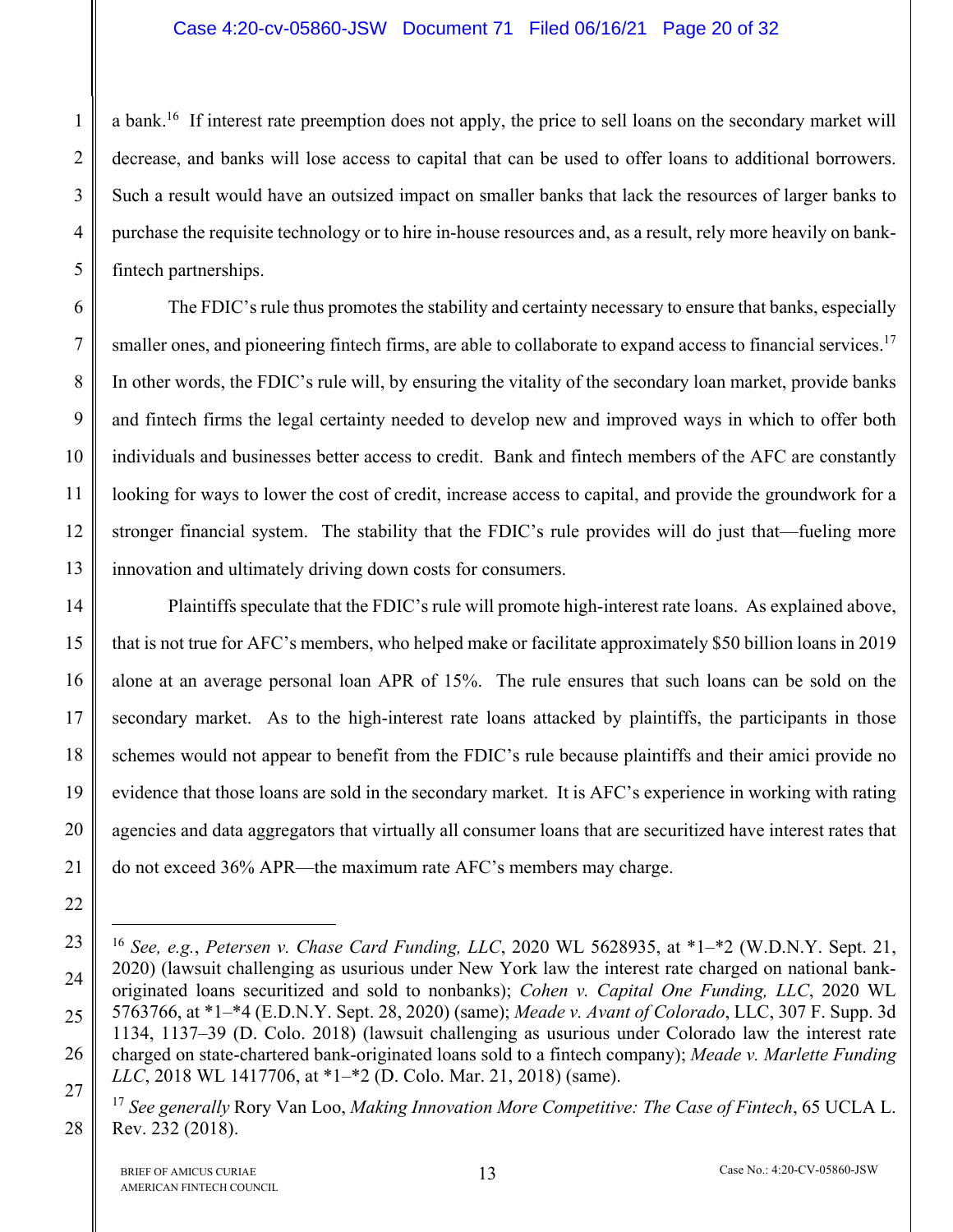## **2. The Rule Recognizes and Addresses the Adverse Economic Consequences of the Second Circuit's** *Madden* **Decision.**

Although the bank partnership model—a critical component of which is the ability to sell bankoriginated loans on the secondary market with the interest-rate term intact—has been successfully used for many years, the viability of that partnership model was called into question following the Second Circuit's decision in *Madden v. Midland Funding, LLC*, 786 F.3d 246 (2d Cir. 2015). In that case, the Second Circuit disregarded the valid-when-made principle in the context of a national bank's sale of charged-off credit card debt to a third-party debt collector. Instead, *Madden* held that the interest term of a loan originated by a national bank and then sold depends on who holds the loan after it has been sold. *Id.* at 249–53.

Both Democratic and Republican administrations sharply criticized *Madden*, and federal banking regulators were called upon to "use their available authorities to address challenges posed by *Madden*."18 The FDIC has done exactly what it was asked to do. The FDIC's rule recognizes "the significant uncertainty resulting from *Madden*"; indeed, that is one of the primary problems the rule would remedy. 85 Fed Reg. at 44156 (identifying the *Madden* decision as the first of "reasons why this rulemaking is being finalized").

The *Madden* decision rattled the financial markets in which banks participate. This uncertainty stems from the inability under that decision to determine the interest term—and thus the value—of a loan originated by a bank until after the loan is sold. Subsequent sales of a loan by the initial loan purchaser, which are common, could also cause the interest term to change multiple times throughout the life of the loan.

This uncertainty about the value of a loan has adversely affected credit availability by limiting direct lending, including to underserved borrowers, in two ways. First, it has threatened the viability of banks' participation in the secondary market, which provides liquidity to banks, thereby freeing up their balance sheets to make more loans. Second, it has raised questions (even in jurisdictions beyond the Second Circuit where there is concern that *Madden* could be followed by other courts) about whether

<sup>18</sup> *2018 Treasury Report*, *supra* note 5, at 93; *United States Brief*, *supra* note 5, 2016 WL 2997343, at \*6, \*12.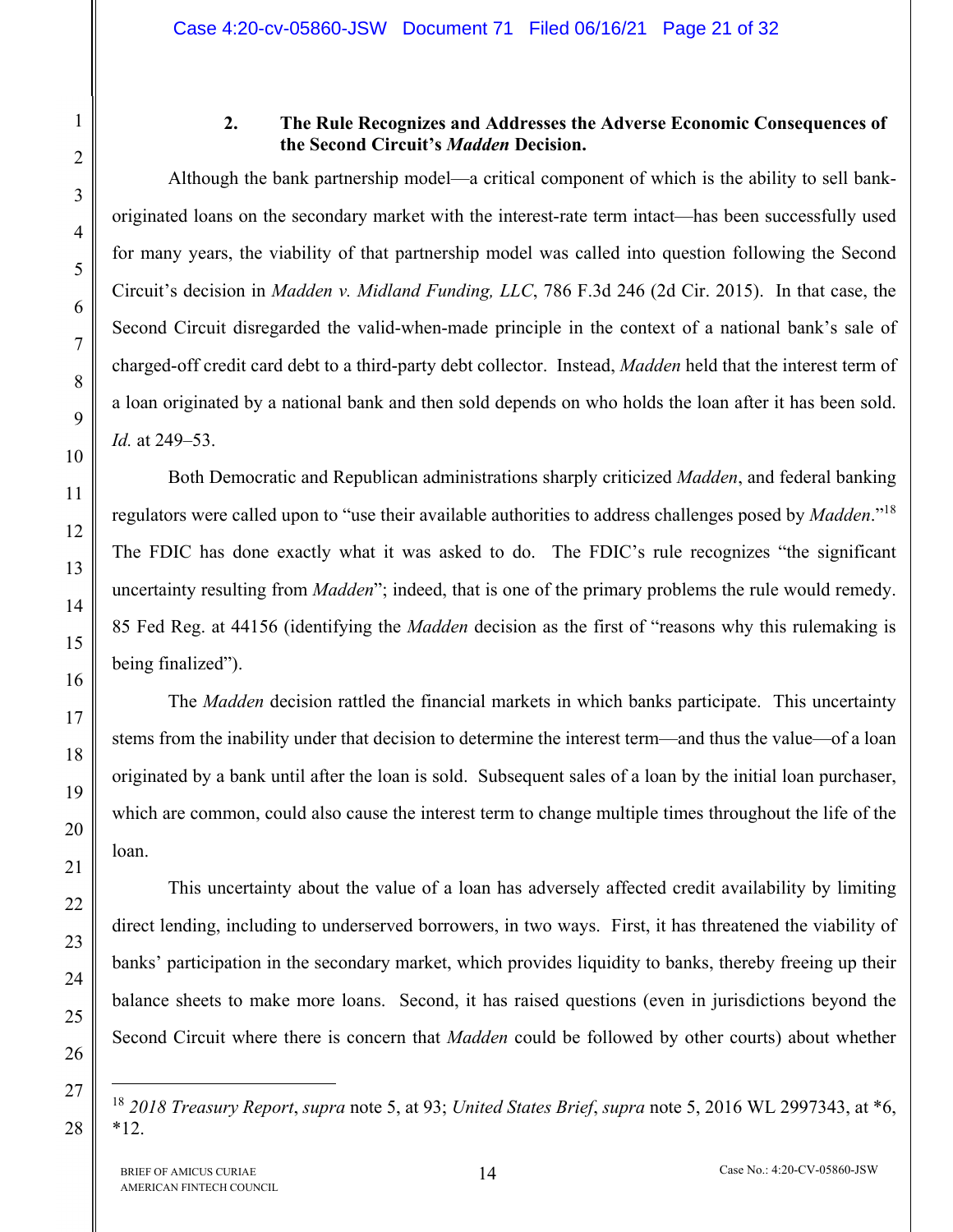#### Case 4:20-cv-05860-JSW Document 71 Filed 06/16/21 Page 22 of 32

borrowers whose loans have been sold have any obligation to repay them. By clarifying that the interest term of a loan that is valid when made remains valid if the loan is sold, assigned, or otherwise transferred, the FDIC's rule will help stabilize the secondary market for bank loans, with attendant positive consequences for banks' liquidity and, in turn, credit availability.

6 The FDIC's solution to the problems arising from, and highlighted by, *Madden* rests on "relevant data" and, thus, is not arbitrary and capricious. *New York*, 139 S. Ct. at 2569. The FDIC recognized that there is "considerable evidence of uncertainty following the *Madden* decision," and that, following the Second Circuit's decision, empirical studies assessing the case's impact concluded that, by impairing the secondary market for loans, the decision led to a considerable decline in credit availability in jurisdictions within that Circuit. 85 Fed Reg. at 44155 (recognizing empirical studies "discussing the effects of *Madden* in the Second Circuit," and that these empirical studies concluded that "there were pronounced reductions of credit to higher risk borrowers" in states within the Second Circuit). This decline in credit is significant; credit availability serves as a "crucial ingredient in any advanced economy's recipe for economic growth because credit can support investment in productive enterprises and can smooth household spending from fluctuations in income."<sup>19</sup>

For example, one study the FDIC cites, which relied on data from fintech companies, concluded that lenders "restricted credit availability—measured by both loan size and volume—after the [*Madden*] decision, with the largest impact being on high-risk borrowers."20 Such impairment of banks' ability to extend credit has wide-ranging economic consequences, including "the potential to hinder investment and

1

1

2

3

4

5

<sup>19</sup> James McAndrews, Fed. Reserve Bank of N.Y., *Credit Growth and Econ. Activity after the Great Recession*, Remarks at the Econ. Press Briefing on Student Loans (Apr. 16, 2015), [https://www.newyorkfed.org/newsevents/speeches/2015/mca150416.html.](https://www.newyorkfed.org/newsevents/speeches/2015/mca150416.html) 

<sup>20</sup> Colleen Honigsberg, Robert J. Jackson, Jr., & Richard Squire, *How Does Legal Enforceability Affect Consumer Lending? Evidence from a Natural Experiment*, 60 J. L. & Econ. 673, 709 (2017); *see* 85 Fed Reg. at 44155 & n.68 (citing authors' study); AR 447–86 (copy of empirical study submitted with authors' comment). Coauthor Robert J. Jackson, Jr., is a former commissioner at the U.S. Securities and Exchange Commission. *See also* Charles Horn & Melissa Hall, *The Curious Case of Madden v. Midland Funding and the Survival of the Valid-When-Made Doctrine*, 21 N.C. Banking Inst. 1, 3–4 (2017) (explaining that firms have started to exclude some Second Circuit states from lending programs and even removed loans to borrowers in the Second Circuit from securitization pools).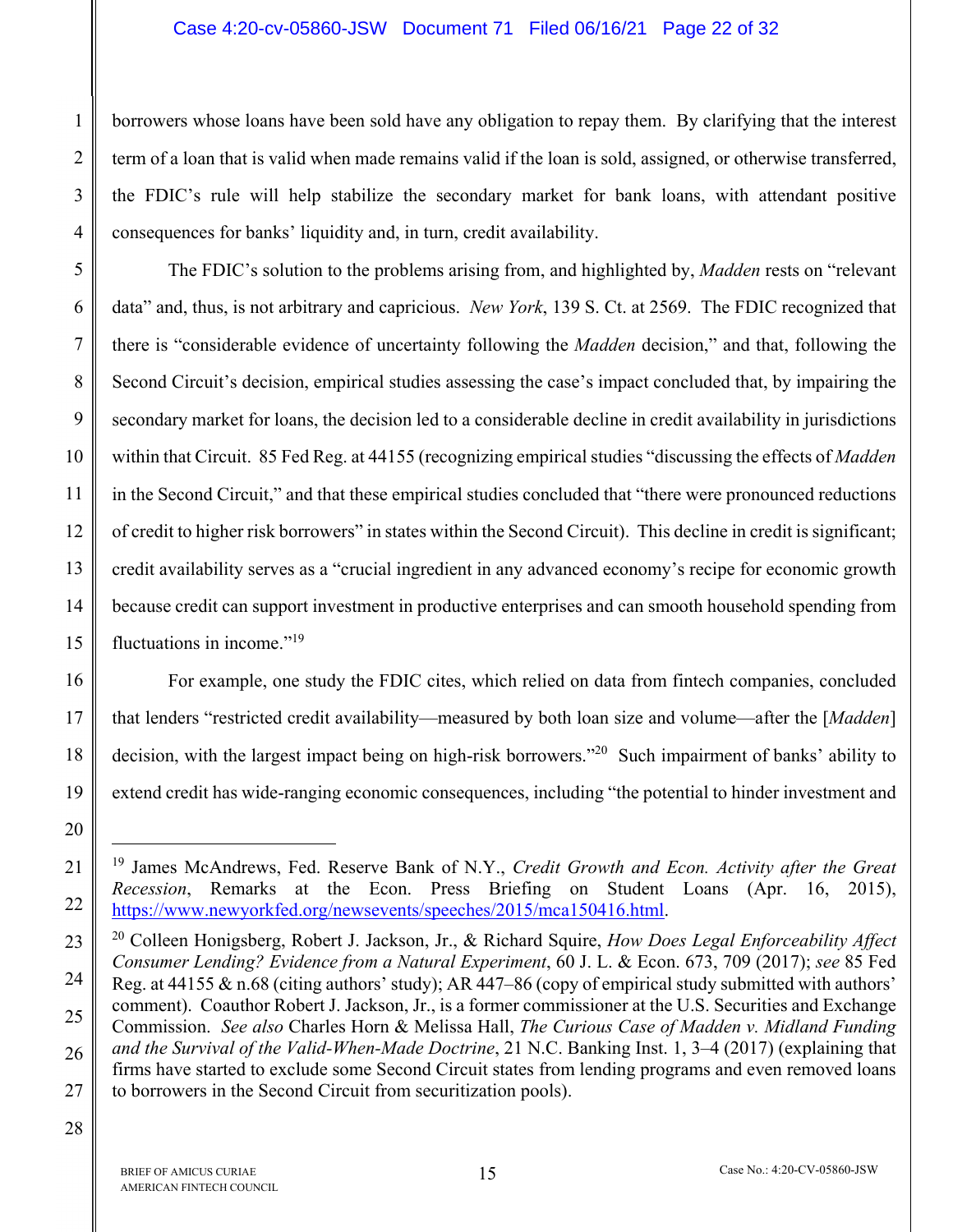#### Case 4:20-cv-05860-JSW Document 71 Filed 06/16/21 Page 23 of 32

adversely affect the overall economy."<sup>21</sup> Borrowers with FICO scores below 625 bore the brunt of *Madden*'s negative impact most acutely: the study showed that, following *Madden*, loans made to borrowers with FICO scores below 625 dropped by 52%. Yet, outside the Second Circuit, loans to these same borrowers increased by 124%. Moreover, there was almost no difference in loan growth for borrowers with FICO scores above 700—that is, those borrowers who would not have been affected by *Madden* (given the interest rates on their loans).<sup>22</sup> *Madden* affected loan size as well as the volume of borrowing, reducing the average loan by roughly \$400 more than would otherwise be expected, with the greatest decrease in loan size hitting the highest-risk borrowers—those who already have the most difficult time accessing the banking system.<sup>23</sup>

10 11 12 13 14 15 16 17 18 19 Another study on *Madden*'s impact cited by the FDIC similarly concluded that low-income households' access to credit had been severely reduced after the *Madden* decision.<sup>24</sup> The study shows, for example, that lending to borrowers with incomes under \$25,000 fell by 64% compared with the control group; yet lending to borrowers with incomes above \$100,000 saw almost no change. The study also found that borrowing fell drastically for certain borrowers: those seeking loans for debt-refinancing (15%); small business loans (33%); and medical procedures (68%). Indeed, the authors of the study explained that the volume and number of marketplace loans fell sharply after *Madden*, and fell particularly hard on those individuals in the greatest need of outside funding to withstand income shocks and unexpected expenses, like medical bills and refinancing debt.25 In other words, the economic impact of *Madden* hit hardest those least able to absorb the impact.<sup>26</sup>

20 21 22

<u>.</u>

23

24

25

26

27

1

2

3

4

5

6

7

8

9

<sup>24</sup> *See* Piotr Danisewicz & Ilaf Elard, *The Real Effects of Financial Technology: Marketplace Lending and Personal Bankruptcy* (2018); *see* AR 792–842 (copy of study submitted with comment).

25 Danisewicz & Elard, *supra* note 24, at 20–22.

<sup>26</sup> *See also* Brian Knight, *Federalism and Federalization on the Fintech Frontier*, 20 Vand. J. Ent. & Tech. L. 129, 188 (2017) (explaining that "experience of marketplace lenders post-*Madden*" is one "where uncertainty about the legality of loans has crippled access to lending for certain borrowers").

<sup>21</sup> McAndrews, *supra* note 19.

<sup>22</sup> Honigsberg et al., *supra* note 20, at 697–98.

<sup>23</sup> *Id.* at 700–01.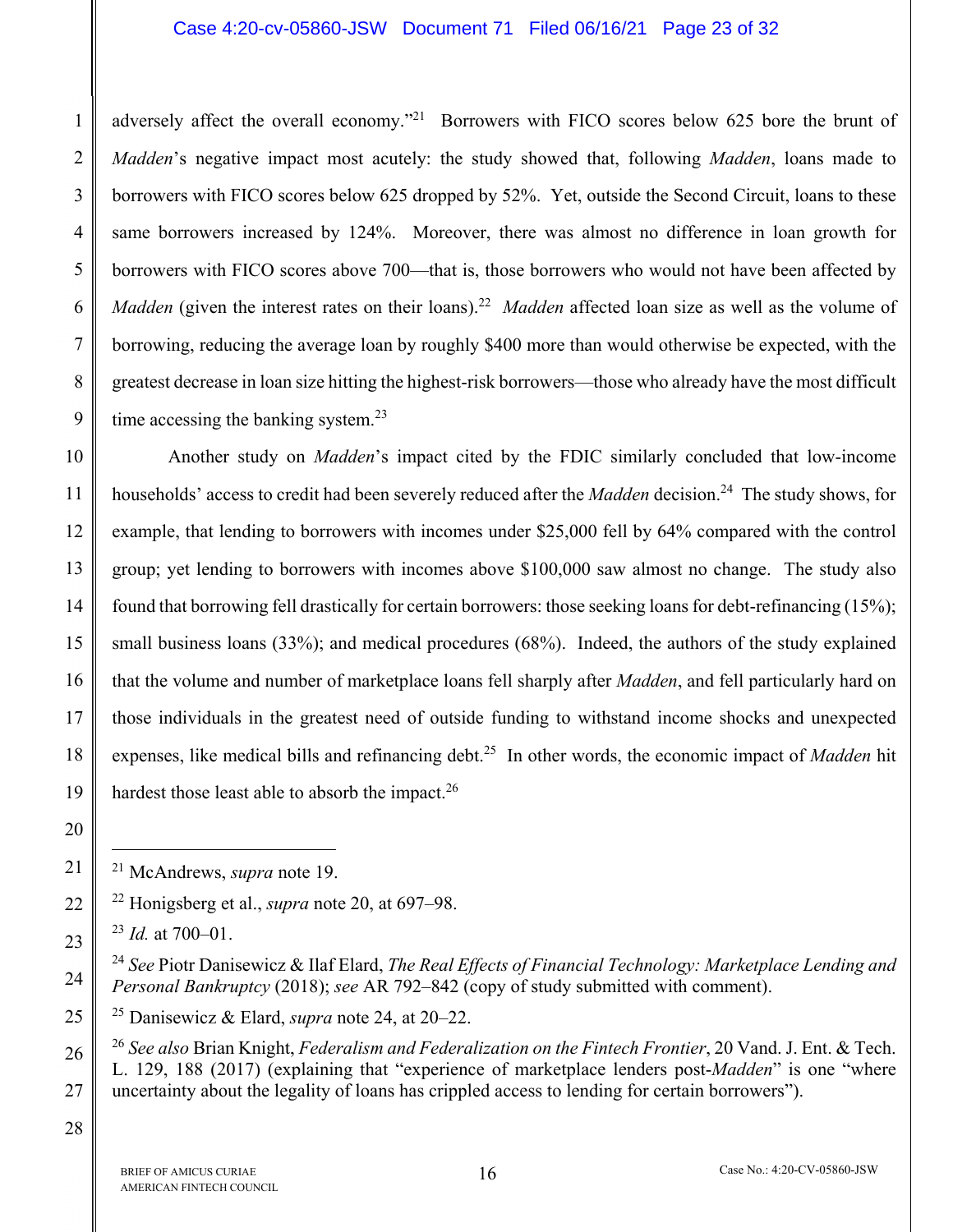### Case 4:20-cv-05860-JSW Document 71 Filed 06/16/21 Page 24 of 32

This same study found that the restriction in marketplace lending caused by *Madden* also led to more bankruptcy filings. In particular, the study found that the reduced credit availability caused by *Madden* triggered an 8% increase in bankruptcy filings in the Second Circuit compared to non-Second Circuit states. In explaining the data, the authors of the study noted that the "results suggest that marketplace lending may help households, particularly those on low incomes, avoid bankruptcy and suggest that the screening and lending technology behind marketplace credit may have some positive welfare effects compared with other forms of costly credit, such as payday loans and credit card debt, associated with worsening personal bankruptcy."27

9 10 12 13 14 15 16 17 The adverse consequences of *Madden* are not limited to the marketplace lending context. In a 2018 report, the Treasury Department predicted that other credit markets such as "bank/loan intermediary partnerships, debt collection activities, loan securitization activities, and simple loan transfers" would also be affected if *Madden* were adopted more broadly.28 This prediction has come true. After *Madden*, to adjust to the increased legal risk, lenders were forced to take losses when selling notes backed by loans in states within the Second Circuit.29 In short, *Madden* has not only led to a less efficient market; it has also affected the marketability of loans, and thus banks' ability to maintain sufficient liquidity (which in turn drives access to credit). Other scholarly work has warned of similar costs associated with failing to enforce the valid-when-made principle. $30$ 

1

2

3

4

5

6

7

8

11

18

19

1

21

<sup>27</sup> Danisewicz & Elard, *supra* note 24, at 21–22.

<sup>20</sup>  <sup>28</sup> *2018 Treasury Report*, *supra* note 5, at 92.

<sup>29</sup> *See* Honigsberg et al., *supra* note 20, at 674–75 (finding that lenders reduced the price of notes backed by loans in states within the Second Circuit).

<sup>23</sup>  24 25 26 27 28 <sup>30</sup> *See, e.g.*, Kirby M. Smith, *Banking on Preemption: Allowing National Bank Act Preemption for Third-Party Sales*, 83 U. Chi. L. Rev. 1631, 1681 (2016) ("[A] finding that preemption does not continue upon sale of a loan would harm all consumers by increasing the cost of credit likely cutting some marginal debtors out of the market."); Michael Marvin, Note, *Interest Exportation and Preemption: Madden's Impact on National Banks, the Secondary Credit Market, and P2P Lending*, 116 Colum. L. Rev. 1807, 1848 (2016) (explaining that the costs of *Madden* include both "a fixed operational cost associated with implementing new transaction structures and as a variable risk liability tied to the possibility that the loans originated and assigned through the new structures will fail to entitle the assignees to NBA preemption under Madden"); *cf.* Ryan Bubb & Richard H. Pildes, *How Behavioral Economics Trims Its Sails and Why*, 127 Harv. L. Rev. 1593, 1639–40 (2014) (explaining that "the standard neoclassical analysis is that usury laws are inefficient, resulting in high-risk borrowers being cut off from credit").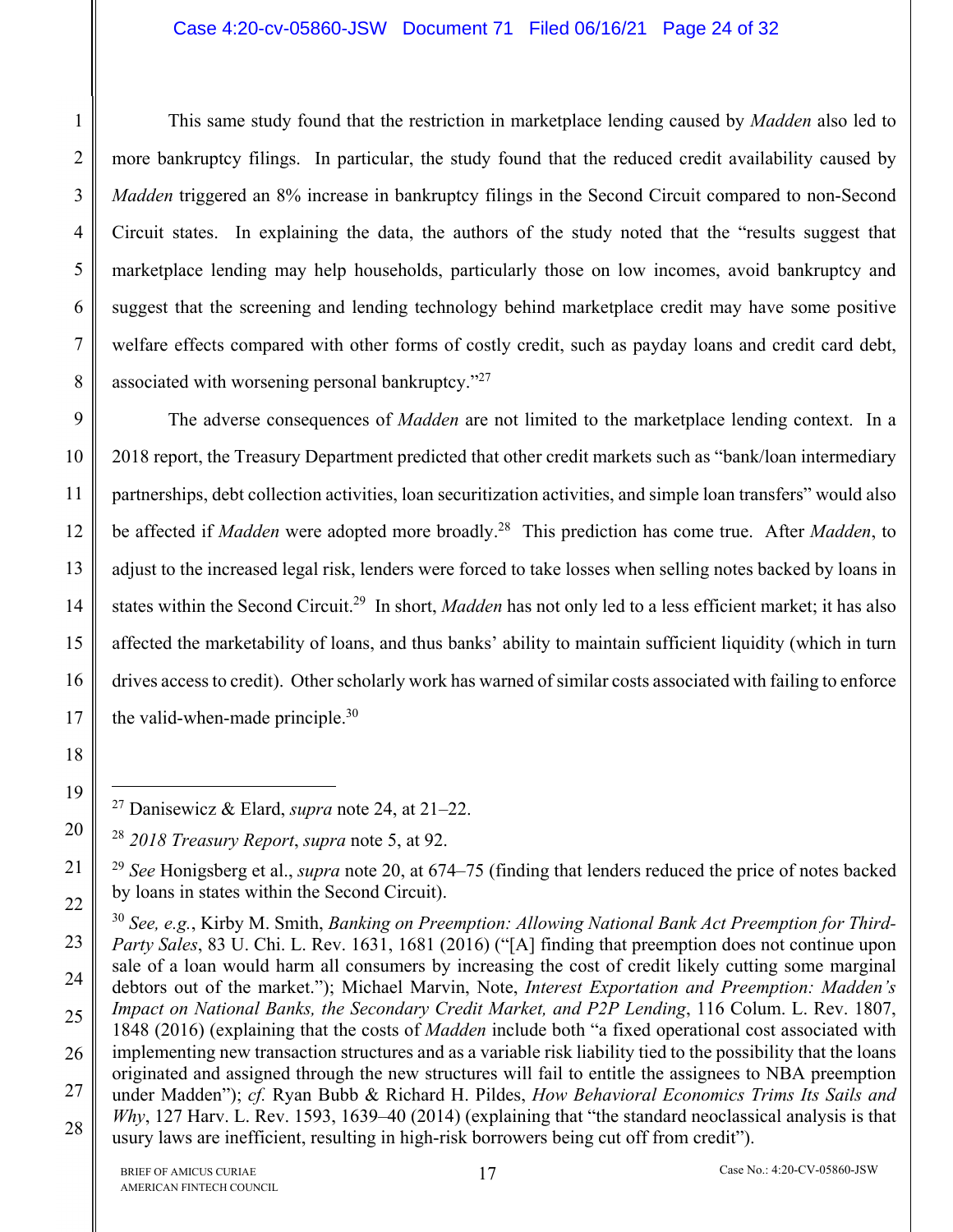#### Case 4:20-cv-05860-JSW Document 71 Filed 06/16/21 Page 25 of 32

*Madden* has also created legal uncertainty over the circumstances under which it applies, "reinforcing the need for clarification by the FDIC." 85 Fed. Reg. at 44156 (recognizing that "courts across the country continue to address legal questions raised in the *Madden* decision"). Following *Madden*, several suits had been brought within the Second Circuit challenging securitization structures on the grounds that the originating national bank's interest rate is no longer permissible. *See, e.g.*, *Petersen v. Chase Card Funding, LLC*, 2020 WL 5628935 (W.D.N.Y. Sept. 21, 2020); *Cohen v. Capital One Funding, LLC*, 2020 WL 5763766 (E.D.N.Y. Sept. 28, 2020). While *Petersen* and *Cohen* were dismissed after the FDIC issued its rule, the district courts' attempts in those cases to carve out fact-specific exceptions to *Madden* are likely to inject even *more* uncertainty, as banks and courts grapple with difficult questions about the circumstances under which *Madden* applies. *See, e.g.*, *Petersen*, 2020 WL 5628935, at \*7 (distinguishing *Madden* on the grounds that the originating national bank retained a "substantial interest" in the plaintiff's "account").

13 14 15 16 17 18 19 20 21 22 23 24 The FDIC's rule provides certainty and clarity by setting forth a bright-line rule: a loan that was valid when made remains valid upon sale, assignment, or other transfer. Without the FDIC's rule, the adverse economic consequences of *Madden* could spread outside the Second Circuit. *See* Order Regarding Pl. Mot. for Determination of Law at 5–7, *Fulford v. Marlette Funding, LLC*, No. 17-CV-30376 (Colo. Dist. Ct. June 9, 2020) (adopting *Madden*'s flawed reasoning in a lawsuit brought against a bank and its fintech partner). As empirical studies show, the economic consequences of *Madden* "are not good for the cause of financial inclusion," and, if *Madden* is adopted nationally—as the plaintiffs appear to invite this Court to effect—"the average citizen is the one who will have to pay more [for credit]" when fintech companies and investors "leave the field."31 This is because the approach followed by *Madden* "would in effect prohibit—make uneconomic—the assignment or sale by banks of their commercial property to a secondary market," which provides banks with the liquidity necessary to make credit more broadly available in the first place. *Strike* v. *Trans-West Discount Corp*., 92 Cal. App. 3d 735, 745 (1979).

25 26

 $\overline{a}$ 

27

28

1

2

3

4

5

6

7

8

9

10

11

<sup>31</sup> Peter Conti-Brown, *Can Fintech Increase Lending? How Courts are Undermining Financial Inclusion*, [Brookings Inst. \(Apr. 16, 2019\), https://www.brookings.edu/research/can-fintech-increase-lending-how](https://www.brookings.edu/research/can-fintech-increase-lending-how-courts-are-undermining-financial-inclusion)courts[-are-undermining-financial-inclusion.](https://www.brookings.edu/research/can-fintech-increase-lending-how-courts-are-undermining-financial-inclusion)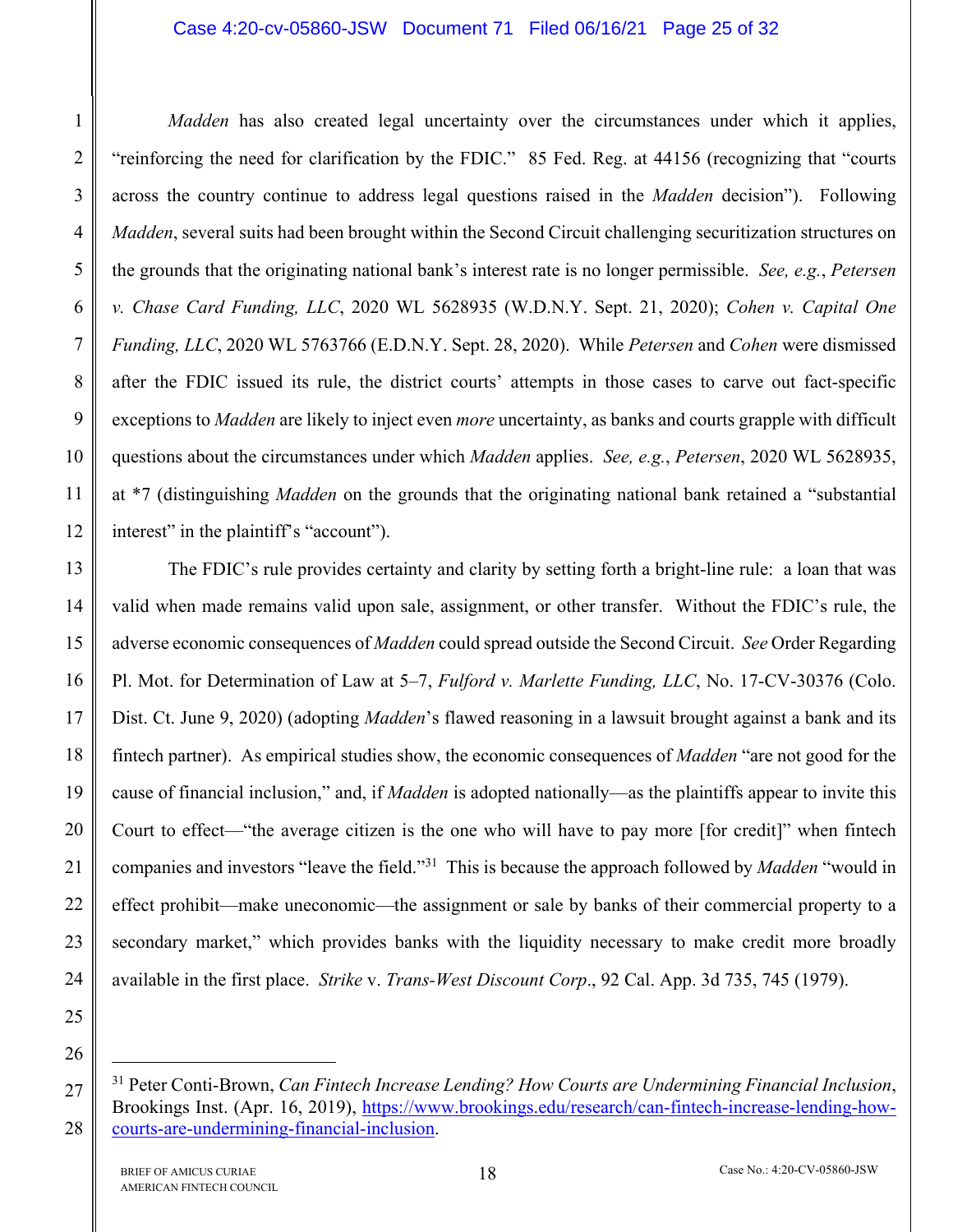#### Case 4:20-cv-05860-JSW Document 71 Filed 06/16/21 Page 26 of 32

Stemming the economic fallout from *Madden* is particularly important because of the threat it poses to the expanded access to credit that fintech companies, among others, can offer to consumers and small businesses. The growth of fintech companies over the past decade has been well documented these companies offer both more efficient and expanded access to credit for less-established individuals and businesses, and they can do so online. To continue to deliver these benefits, the fintech industry requires and depends on clarity in the law. Fintech companies partnering with banks must be able to count on banks' ability to issue, sell, and securitize those loans on a nationwide basis under federal law. The FDIC's rule—seeking to clarify that a loan is valid when made remains valid upon its sale to a third party—will not only stabilize the market for bank loans but will also promote credit availability, especially for underserved borrowers.

## **3. The Rule Reaffirms the FDIC's Commitment—Shared by the American Fintech Council—to Responsible Lending Programs.**

Some commenters—and now plaintiffs and their supporting amici—have raised concerns that the FDIC's rule would facilitate predatory lending by promoting "rent-a-bank" schemes, in which a bank allegedly receives a fee to make loans on behalf of a third party, enabling the third party to evade state interest caps. *See* 85 Fed. Reg. at 44153. To address these concerns, plaintiffs ultimately ask this Court to invalidate the longstanding valid-when-made principle and, thus, to eviscerate the bank partnership model and the corresponding ability to sell loans on the secondary market on which banks rely, including the attendant positive consequences for underserved borrowers (*see supra* pp. 9–13). However, contrary to plaintiffs' argument that the FDIC ignored these concerns (Plts. Mot. at 18–21), the FDIC's rule makes clear that it "continues" to "view unfavorably" predatory lending schemes, 85 Fed. Reg. at 44146–47, as articulated in FDIC guidance, which set standards that more directly and effectively address such schemes.

The FDIC's reaffirmed commitment, together with the existing regulatory and supervisory authorities at regulators' disposal, ensures that predatory lending will not gain a foothold in the state banking system. The FDIC can—and has—set standards for state banks' lending programs, including those programs that involve partnerships with nonbanks. *See, e.g.*, FDIC, Proposed Examination Guidance for Third-Party Lending, FIL-50-2016 (July 29, 2016) [hereinafter *FDIC Third-Party Lending 2016 Guidance*]; FDIC, Guidance for Managing Third-Party Risk, FIL-44-2008 (June 6, 2008)

1

2

3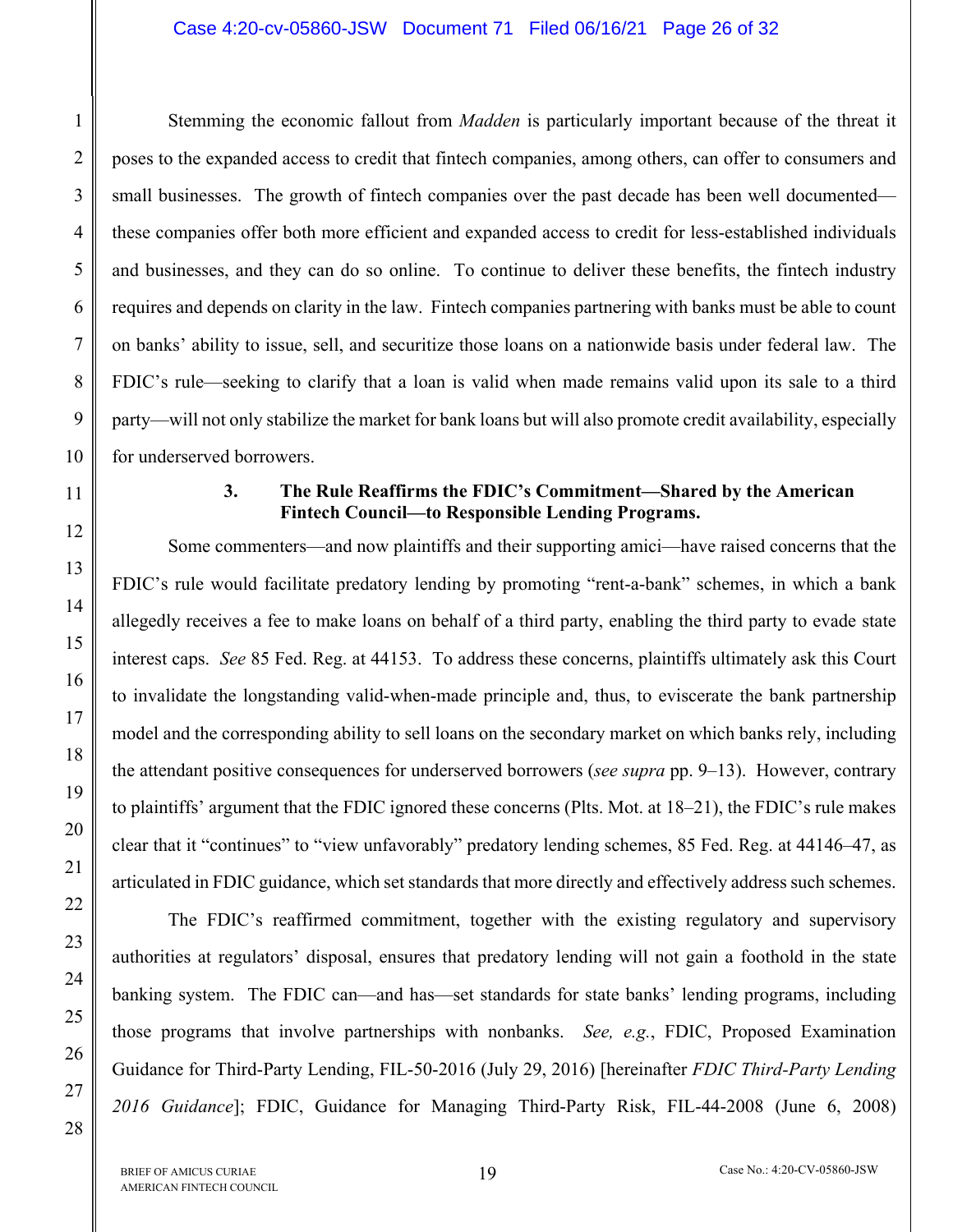#### Case 4:20-cv-05860-JSW Document 71 Filed 06/16/21 Page 27 of 32

[hereinafter *FDIC Third-Party Risk 2008 Guidance*]; *see also* FDIC, *Conducting Business with Banks: A Guide for Fintechs and Third Parties* (Feb. 2020), [https://www.fdic.gov/fditech/guide.pdf. F](https://www.fdic.gov/fditech/guide.pdf)or example, the FDIC has made it clear that abusive payday lending arrangements, where the bank's involvement is nominal and the sole purpose of the arrangement is to avoid state interest-rate regulation, are not welcome in the state banking system. *See* FDIC, Guidelines for Payday Lending, FIL-52-2015 (Revised Nov. 2015). More recently, acting pursuant to the consumer-protection authority conferred on it by the Dodd-Frank Act, the Consumer Financial Protection Bureau has issued a regulation targeting unfair and abusive lending practices in payday, auto vehicle title, and certain high-rate installment loans. *See* 12 C.F.R. § 1041.1 (noting that the purpose of the regulations is to "identify . . . and set forth requirements for preventing such acts or practices").

11 12 13 14 15 16 17 18 19 20 21 22 23 24 This extensive federal regulatory environment provides ample opportunities to make predatory lenders lives' very difficult. Indeed, the FDIC can take and has taken supervisory and, in an appropriate case, enforcement action when a state bank does not conduct its programs in accordance with applicable guidelines. *See, e.g.*, *In re Republic Bank & Tr. Co.*, Amended Notice of Charges for an Order to Cease and Desist, FDIC-10-079b, 2011 WL 2574392, at \*1–2, \*5 (May 3, 2011) (notice of charges against bank relating to tax refund products offered through third-party tax preparers, including for violations of prior cease-and-desist order requiring bank to manage third-party risk); FDIC Press Release PR-47-2008, "FDIC Seeks in Excess of \$200 Million Against Credit Card Company and Two Banks for Deceptive Credit Card Marketing" (June 10, 2008) (commencing enforcement actions against two banks and third party for predatory lending practices), [https://www.fdic.gov/news/press-releases/2008/pr08047.html;](https://www.fdic.gov/news/press-releases/2008/pr08047.html) *In re Merrick Bank*, Consent Order, FDIC-13-0446b (Sept. 29, 2014) (ordering bank to pay \$15 million in restitution and to ensure that servicing of credit card add-on products, "including those provided by third [parties," comply with consumer protection laws\), https://www.fdic.gov/news/press](https://www.fdic.gov/news/press-releases/2014/pr14080a.pdf)releases[/2014/pr14080a.pdf.](https://www.fdic.gov/news/press-releases/2014/pr14080a.pdf) 

25 26 27 28 In some cases, the FDIC has even terminated these abusive partnerships. *See, e.g.*, *In re Bancorp Bank*, Consent Order and Order to Pay Civil Money Penalty, FDIC-11-698b, 2012 WL 7186312, at \*4–5 (Aug. 7, 2012) (requiring bank to provide to the FDIC details relating to the termination of its relationship with a third-party operator of bank's student debit card account program and to significantly increase its

1

 $\mathcal{L}$ 

3

4

5

6

7

8

9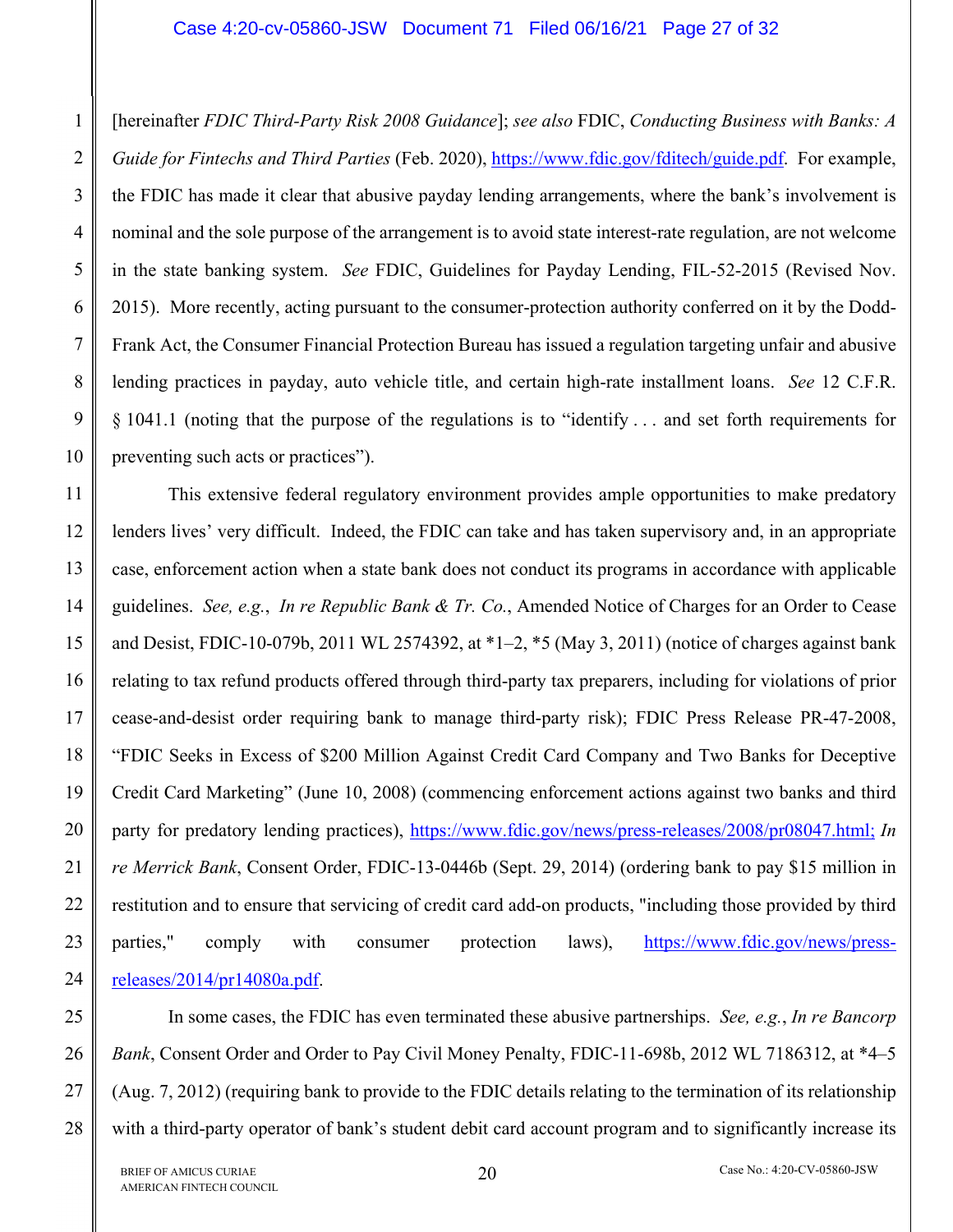management of third-party risk); *In re Bank of Agric. & Comm.*, Order to Cease and Desist, FDIC-08- 408b, 2009 WL 998563, at \*2, \*4 (Feb. 19, 2009) (requiring bank to end a payment processing relationship with a third party, in part, for "operating inconsistently with the FDIC's Guidance for Managing Third Party Risk"). Even one of the amici supporting plaintiffs—the Center for Responsible Lending—has observed that the FDIC's "guidelines effectively ended the 'rent-a-bank' scheme, in which storefront payday lenders partnered with national banks to evade state laws."<sup>32</sup>

7 8 9 10 11 12 13 14 15 16 17 18 19 20 Nor does the FDIC's rule create a "gap in oversight" over the conduct of bank partners, as plaintiffs contend. Plts. Mot. at 21. Congress long ago placed bank partners within the regulatory reach of the FDIC. Under the Bank Service Company Act of 1962, a bank partner that performs services that the bank would otherwise provide "shall be subject to regulation and examination by [the applicable federal banking] agency *to the same extent as if such services were being performed by the depository institution itself on its own premises*." 12 U.S.C. § 1867(c) (emphasis added); *see also FDIC Third-Party Risk 2008 Guidance* (stating that this statute also "requires insured financial institutions to notify" the FDIC "of contracts or relationships with third parties that provide certain services to the institution"). Therefore, when a fintech company performs activities on behalf of a bank in a bank-fintech lending program, "the FDIC evaluates [those] activities . . . as though the activities were performed by the institution itself." *See FDIC Third-Party Risk 2008 Guidance*. Indeed, because the FDIC may examine the fintech company to the same extent as a bank performing the same services for itself, the FDIC may require the fintech company to undergo an "on-site examination." *See* 12 C.F.R. § 337.12(a) (describing FDIC authority in examining state banks).

As a result, when a bank offers loans through a bank-fintech partnership, the FDIC holds the bank responsible for the conduct of its fintech partner. Contrary to plaintiffs' assertion that a bank may serve as a "mere pass-through" entity (Plts. Mot. at 19), the FDIC repeatedly confirms in guidance that offering loans through such partnerships "in no way diminishes the responsibility of the [the bank's] board of directors and management to ensure that the third-party activity is conducted in a safe and sound manner

1

 $\mathcal{L}$ 

3

4

5

6

21

22

23

24

25

26

27

1

<sup>32</sup> Center for Responsible Lending, *Payday Lending Abuses and Predatory Practices* 11 n.21 (Sept. 2013), [https://www.responsiblelending.org/sites/default/files/uploads/10-payday-loans.pdf.](https://www.responsiblelending.org/sites/default/files/uploads/10-payday-loans.pdf)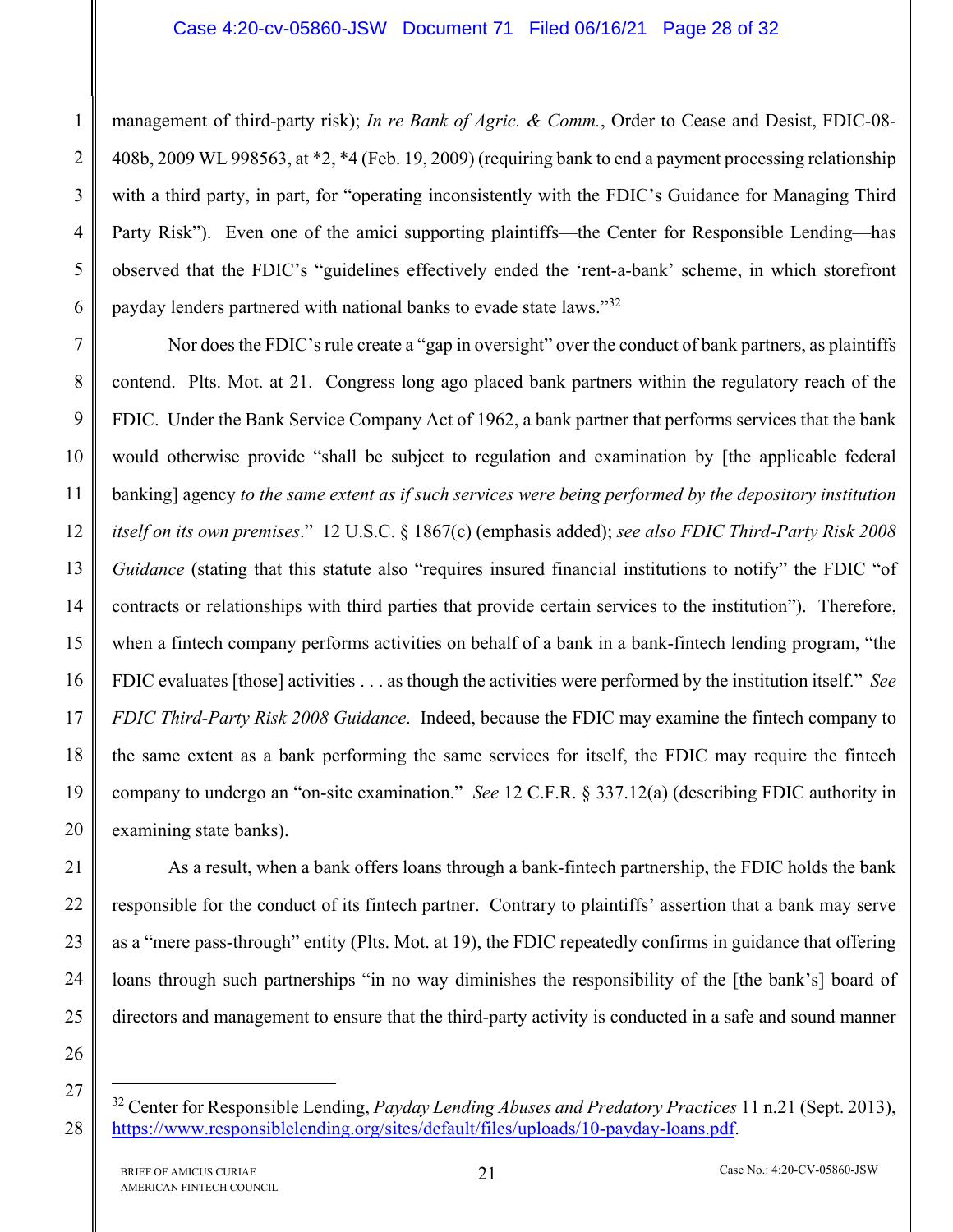#### Case 4:20-cv-05860-JSW Document 71 Filed 06/16/21 Page 29 of 32

and in compliance with applicable laws, regulations, and internal policies." *FDIC Third-Party Risk 2008 Guidance*; *see also FDIC Third-Party Lending 2016 Guidance* (stating that the bank "retain[s] the ultimate responsibility to conduct lending activities in a safe and sound manner, in accordance with existing supervisory guidance, and in compliance with applicable laws and regulations"). In other words, the instant a bank makes a loan through a bank-fintech partnership, the bank assumes the legal, compliance, and other risks associated with the fintech company's conduct—regardless of whether and when that loan may be sold to a third party—and the program *itself* becomes subject to federal regulatory oversight and scrutiny and, in turn, the prospect of shut-down if it violates safe and sound lending practices. As discussed above, if a bank fails to appropriately supervise a bank partner, the FDIC can—and has—shut down predatory lending programs (*see supra* pp. 20–21).

11 12 13 14 15 16 17 18 19 20 AFC shares the FDIC's commitment to responsible lending programs and offers proof that within the existing regulatory framework—including valid-when-made—responsible lending programs flourish: AFC members, which include banks and fintech companies, have committed to the highest lending standards in the industry, including a commitment to lend at no greater than 36% APR, protecting the integrity of the financial system. Many fintech members' partners are banks, of course, but those members also partner with asset managers, registered investment companies, and insurance companies. Because AFC's members sell to a broad market, they are firmly in the mainstream of credit providers. Indeed, AFC's members originated or helped originate approximately \$50 billion in loans in 2019 alone. As regulated entities themselves, bank partners of AFC members hold AFC members accountable and expect them to adhere to high standards.

AFC members meet that expectation; they do adhere to high standards consistent with principles of safety and soundness. When AFC members participate in bank-fintech partnerships to offer loans, whether the member is a bank or a fintech company, they ensure that any lending program is consistent with the high standards set forth in the FDIC's guidance applicable to such partnerships more generally. *See FDIC Third-Party Lending 2016 Guidance*; *FDIC Third-Party Risk 2008 Guidance*. Consistent with that guidance, AFC members require that such lending programs:

27

21

22

23

24

25

26

28

1

 $\mathcal{L}$ 

3

4

5

6

7

8

9

10

• Not offer loans made in connection with the partnership at an APR greater than 36%;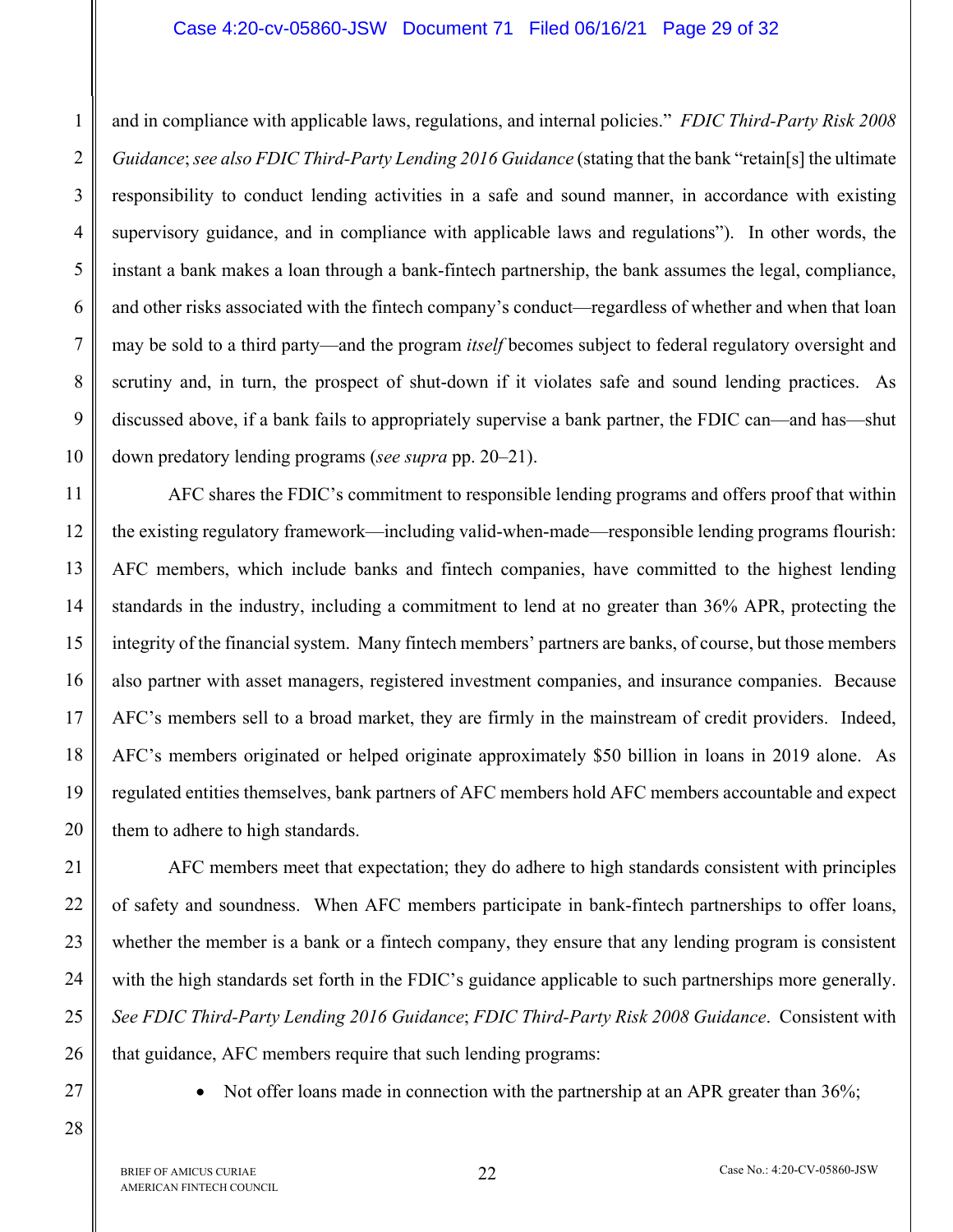|                | Case 4:20-cv-05860-JSW Document 71 Filed 06/16/21 Page 30 of 32                                                 |  |  |  |  |
|----------------|-----------------------------------------------------------------------------------------------------------------|--|--|--|--|
| $\mathbf{1}$   | Transparently disclose prices to all borrowers, including the APR for consumer loans and<br>$\bullet$           |  |  |  |  |
| $\overline{2}$ | the annualized interest rate or APR for commercial loans;                                                       |  |  |  |  |
| 3              | Transparently disclose any fees or scheduled charges for loans, including any charge that<br>$\bullet$          |  |  |  |  |
| $\overline{4}$ | functions as a prepayment penalty;                                                                              |  |  |  |  |
| 5              | Provide banking regulators with access to examine, review, and audit the fintech partner;<br>$\bullet$          |  |  |  |  |
| 6              | Place ultimate approval authority over loan origination services, marketing materials,<br>$\bullet$             |  |  |  |  |
| 7              | website content, and credit policies with the bank;                                                             |  |  |  |  |
| 8              | Disclose that the bank is the lender of loans originated under the program in borrower<br>$\bullet$             |  |  |  |  |
| 9              | agreements, marketing materials, and website content;                                                           |  |  |  |  |
| 10             | Prohibit the bank from committing, in advance, to sell loans to the fintech partner; and<br>$\bullet$           |  |  |  |  |
| 11             | Prohibit the fintech partner from indemnifying the bank for losses resulting from the<br>$\bullet$              |  |  |  |  |
| 12             | performance of loans retained by the bank.                                                                      |  |  |  |  |
| 13             | These standards, including a maximum 36% APR, demonstrate that the irresponsible lending                        |  |  |  |  |
| 14             | programs paraded by plaintiffs and the amici are extreme outliers, and will not be promoted by the FDIC's       |  |  |  |  |
| 15             | rule. That rule does nothing to alter—and in fact reinforces the FDIC's commitment to—the robust                |  |  |  |  |
| 16             | framework that already exists to govern bank-fintech lending programs like the programs in which AFC            |  |  |  |  |
| 17             | members participate. The valid-when-made principle is not new (see supra pp. 6–7), and the FDIC's rule          |  |  |  |  |
| 18             | simply "affirms the pre- <i>Madden</i> status quo." 85 Fed. Reg. at 44157. Before the FDIC issued the rule, the |  |  |  |  |
| 19             | FDIC's guidance on responsible lending practices provided adequate protection against abusive lending           |  |  |  |  |
| 20             | practices, as demonstrated by AFC members' adherence to high standards while the FDIC shut down                 |  |  |  |  |
| 21             | fringe players abusing the bank partnership model.                                                              |  |  |  |  |
| 22             | There is no basis to conclude that the rule, which is consistent with longstanding federal precedent            |  |  |  |  |

and industry practice, will suddenly lead to the proliferation of rent-a-bank schemes. To the contrary, AFC is, and will continue to be, an advocate for responsible partnerships between fintech companies and regulated financial institutions that help empower consumers to take control of their financial health and well-being, in stark contrast to the marginal players offering abusive financial products that perpetuate cycles of debt. Indeed, AFC strongly advocates for legislation lowering state interest rate caps for consumer loans to a maximum 36% APR. AFC, *American Fintech Council Endorses Illinois Predatory* 

23

24

25

26

27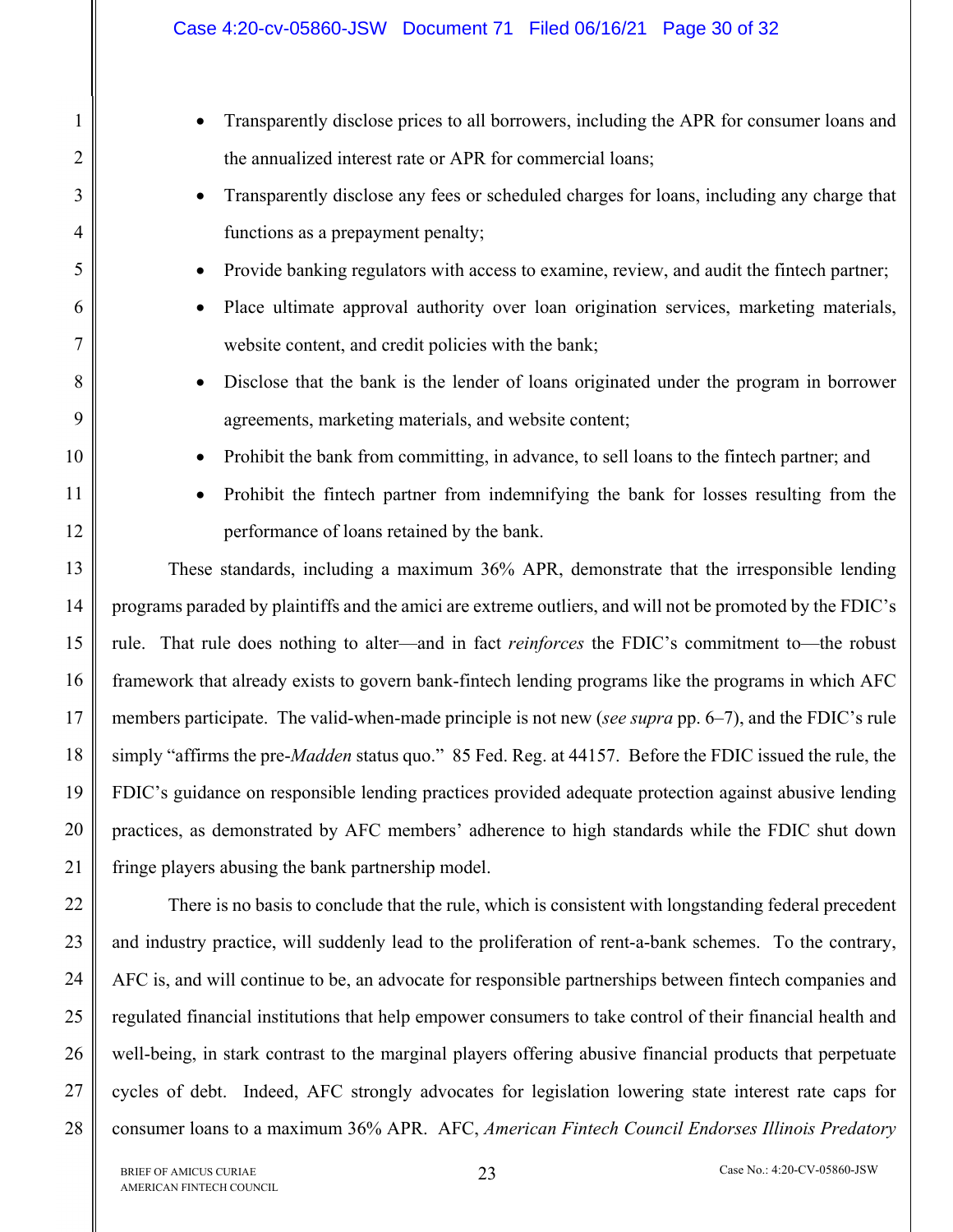#### Case 4:20-cv-05860-JSW Document 71 Filed 06/16/21 Page 31 of 32

*Loan Prevention Act, Urges Governer Pritzker to Sign Bill* (Mar. 15, 2021), [https://fintechcouncil.org/march-15; A](https://fintechcouncil.org/march-15)FC, *American Fintech Council Backs New Mexico Bill to Lower State Interest Rate Cap* (Mar. 12, 2021), *https://fintechcouncil.org/sb66-release.* 

Striking down the valid-when-made principle reflected in the FDIC's rule—and consequently decreasing access to affordable credit in underserved communities—will not affect these abusive lending relationships. While plaintiffs may disagree with the FDIC's ultimate dismissal of some commentators' irresponsible lending concerns, the FDIC's reaffirmed commitment to ensure that such partnerships continue to be conducted in a responsible manner, as reflected in FDIC guidance, addresses those concerns. *See All. Against IFQs v. Brown*, 84 F.3d 343, 345 (9th Cir. 1996) (holding that an agency's decision is not arbitrary or capricious simply because a court may "disagree with it").

**IV. CONCLUSION** 

Contrary to plaintiffs' claims, the FDIC's rule reflects a reasonable interpretation of ambiguities in section 27 of the FDIA, and rests on a careful consideration of the relevant factors. Accordingly, under the deferential framework that applies to a review of agency rulemaking, this Court should uphold the FDIC's rule.